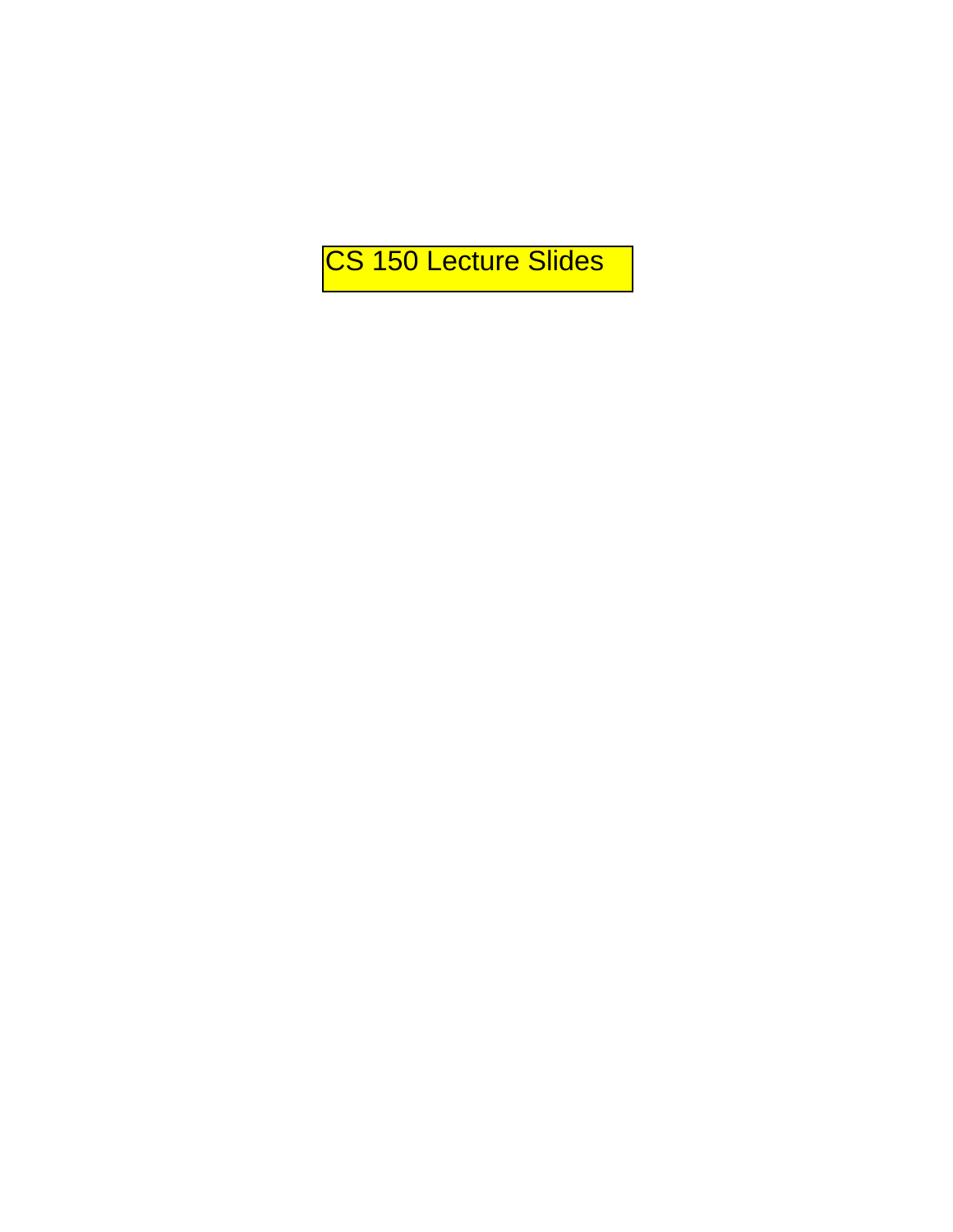### | Motivation

- Automata  $=$  abstract computing devices
- Turing studied Turing Machines ( $=$  computers) before there were any real computers

• We will also look at simpler devices than Turing machines (Finite State Automata, Pushdown Automata, . . . ), and specification means, such as grammars and regular expressions.

• NP-hardness  $=$  what cannot be efficiently computed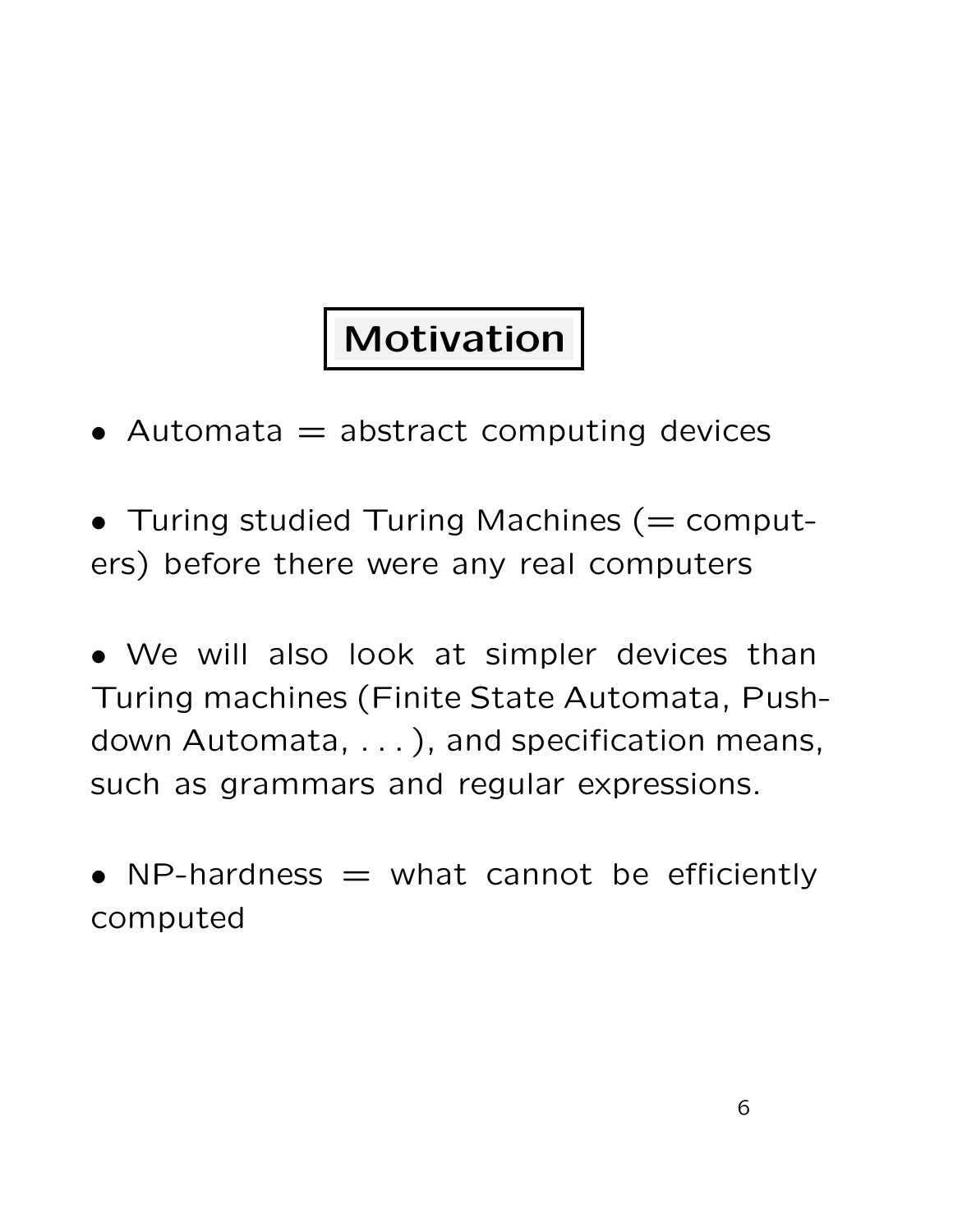### Finite Automata

Finite Automata are used as a model for

- Software for designing digital circuits
- Lexical analyzer of a compiler
- Searching for keywords in a file or on the web.
- Software for verifying finite state systems, such as communication protocols.
- c Computer graphics and fractal compression.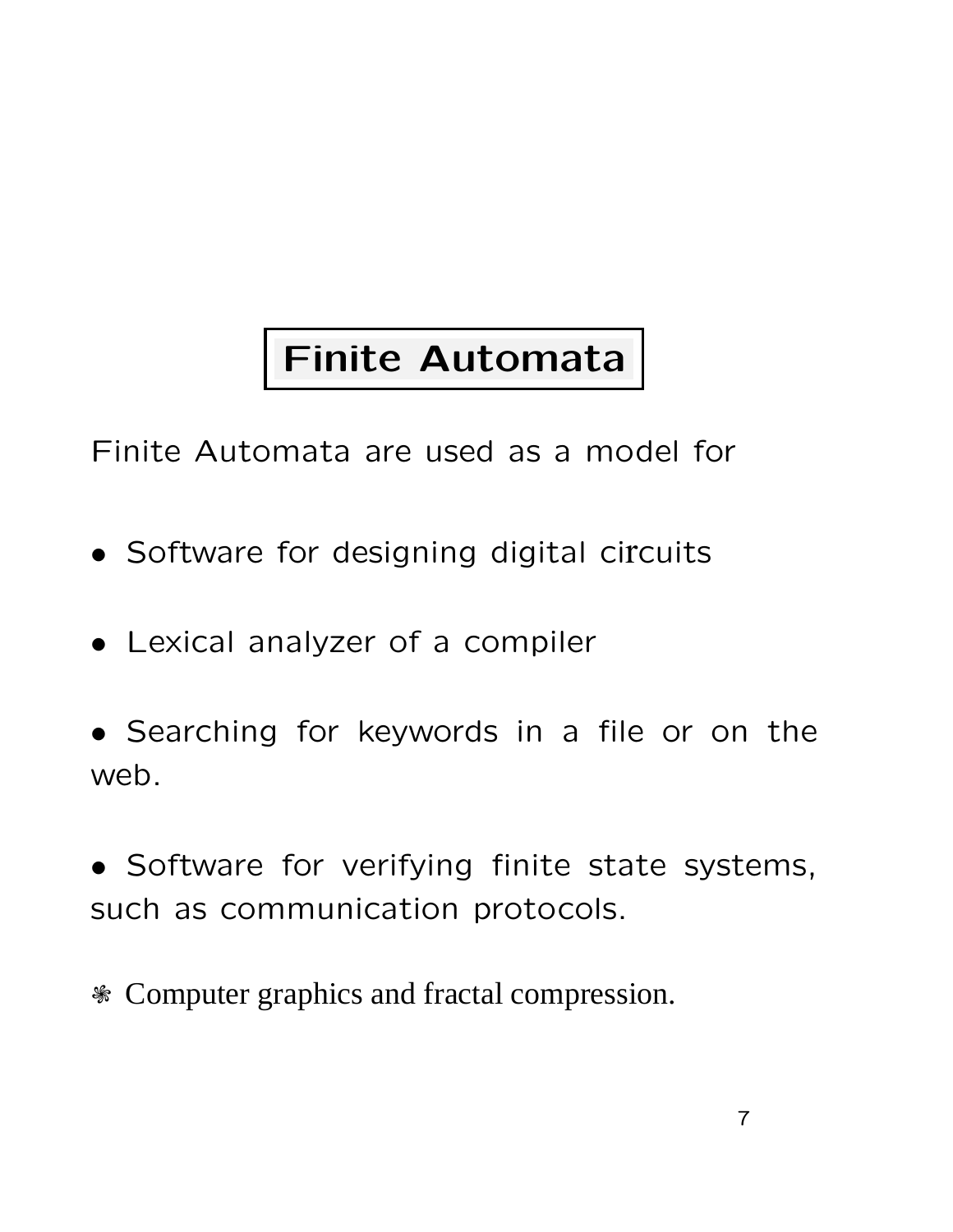• Example: Finite Automaton modelling an on/off switch



• Example: Finite Automaton recognizing the string then



Model of Description: A specification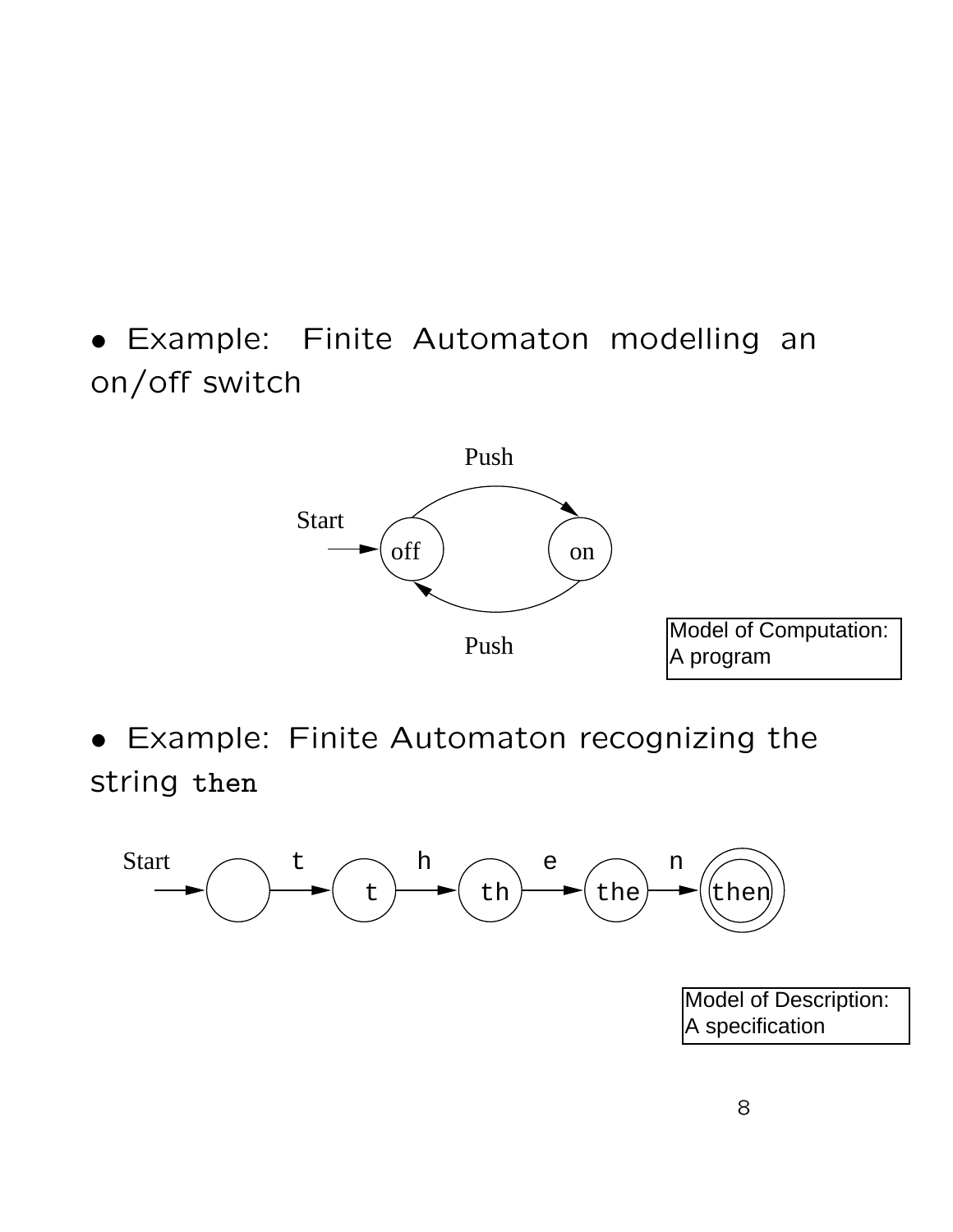#### Structural Representations

These are alternative ways of specifying a machine

**Grammars:** A rule like  $E \Rightarrow E + E$  specifies an arithmetic expression

• Lineup  $\Rightarrow$  Person. Lineup

Recursion!

says that a lineup is a person in front of a lineup.

Regular Expressions: Denote structure of data, e.g.

 $\cdot$  [A-Z] [a-z]  $\ast$  [][A-Z] [A-Z]'

matches Ithaca NY

does not match Palo Alto CA

Question: What expression would match Palo Alto CA

 $\mathbf Q$ 

[A-Z][a-z]\*[ ][A-Z][a-z]\*[ ][A-Z][A-Z]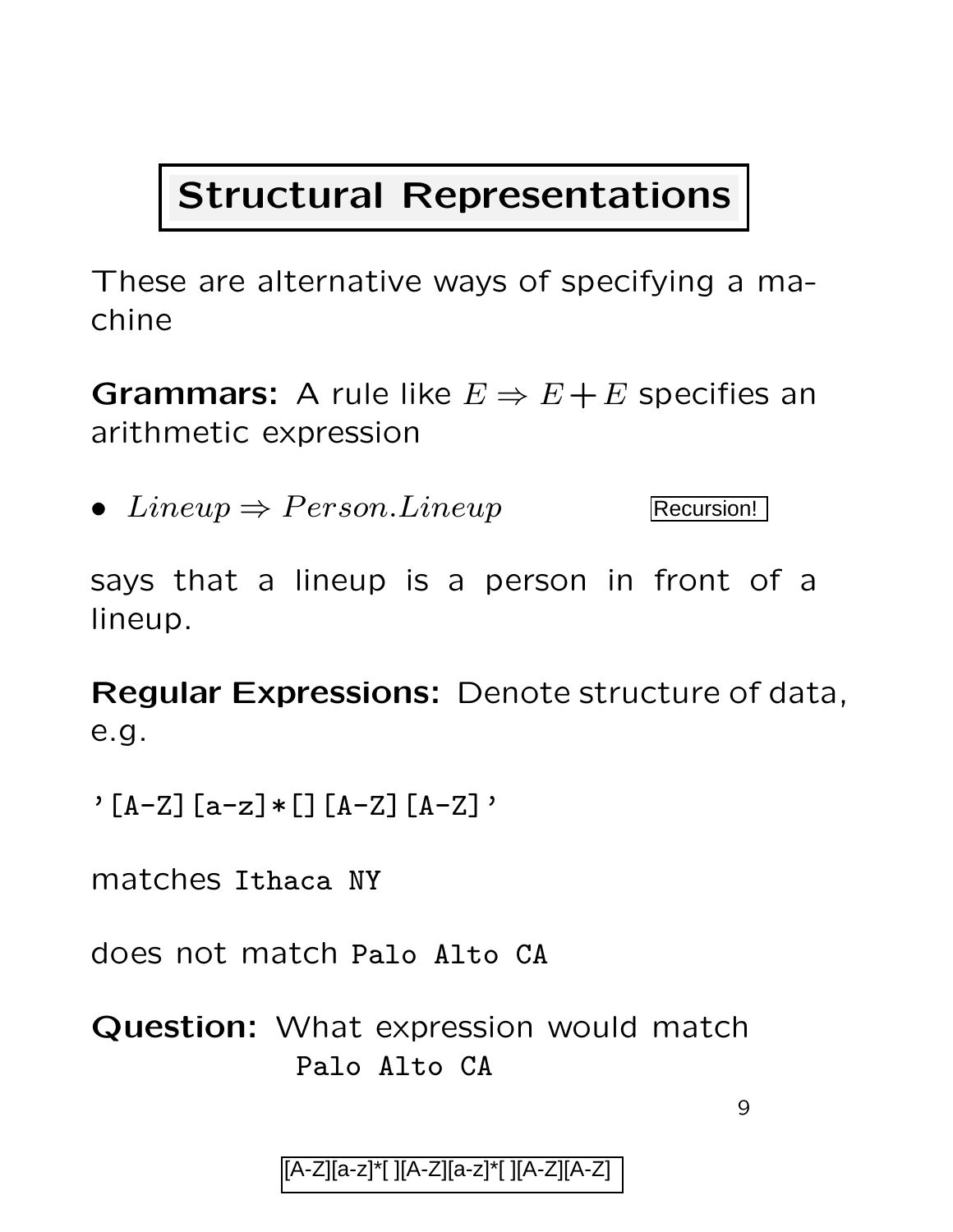### Central Concepts

Alphabet: Finite, nonempty set of symbols

Example:  $\Sigma = \{0,1\}$  binary alphabet

Example:  $\Sigma = \{a, b, c, \dots, z\}$  the set of all lower case letters

Example: The set of all ASCII characters

**Strings:** Finite sequence of symbols from an alphabet  $\Sigma$ , e.g. 0011001

Empty String: The string with zero occurrences of symbols from  $\Sigma$ 

• The empty string is denoted  $\epsilon$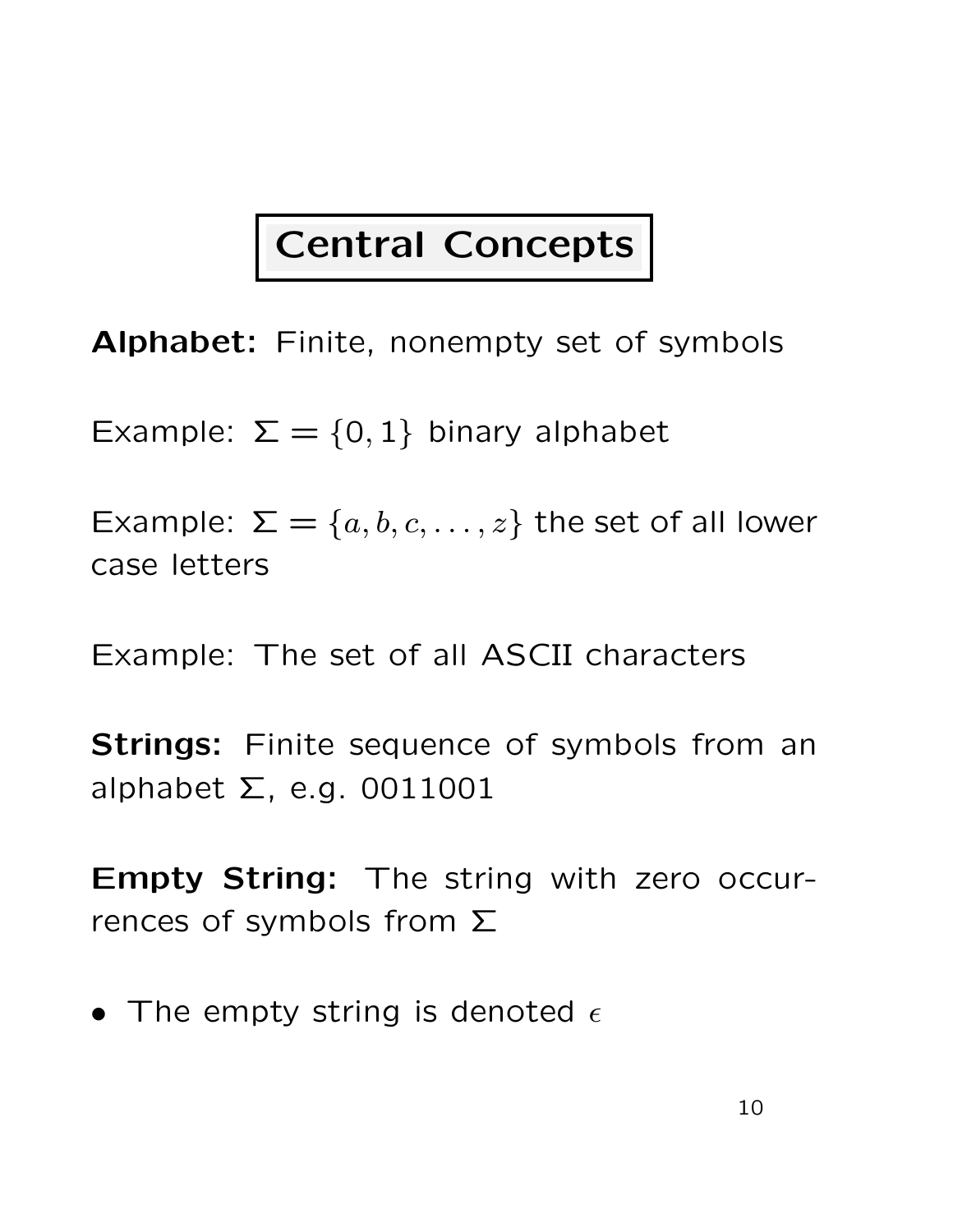Length of String: Number of positions for symbols in the string.

 $|w|$  denotes the length of string w

 $|0110| = 4, |\epsilon| = 0$ 

Powers of an Alphabet:  $\Sigma^k =$  the set of strings of length k with symbols from  $\Sigma$ 

Example: 
$$
\Sigma = \{0, 1\}
$$
  
\n $\Sigma^1 = \{0, 1\}$   
\n $\Sigma^2 = \{00, 01, 10, 11\}$   
\n $\Sigma^0 = \{\epsilon\}$ 

Question: How many strings are there in  $\Sigma^3$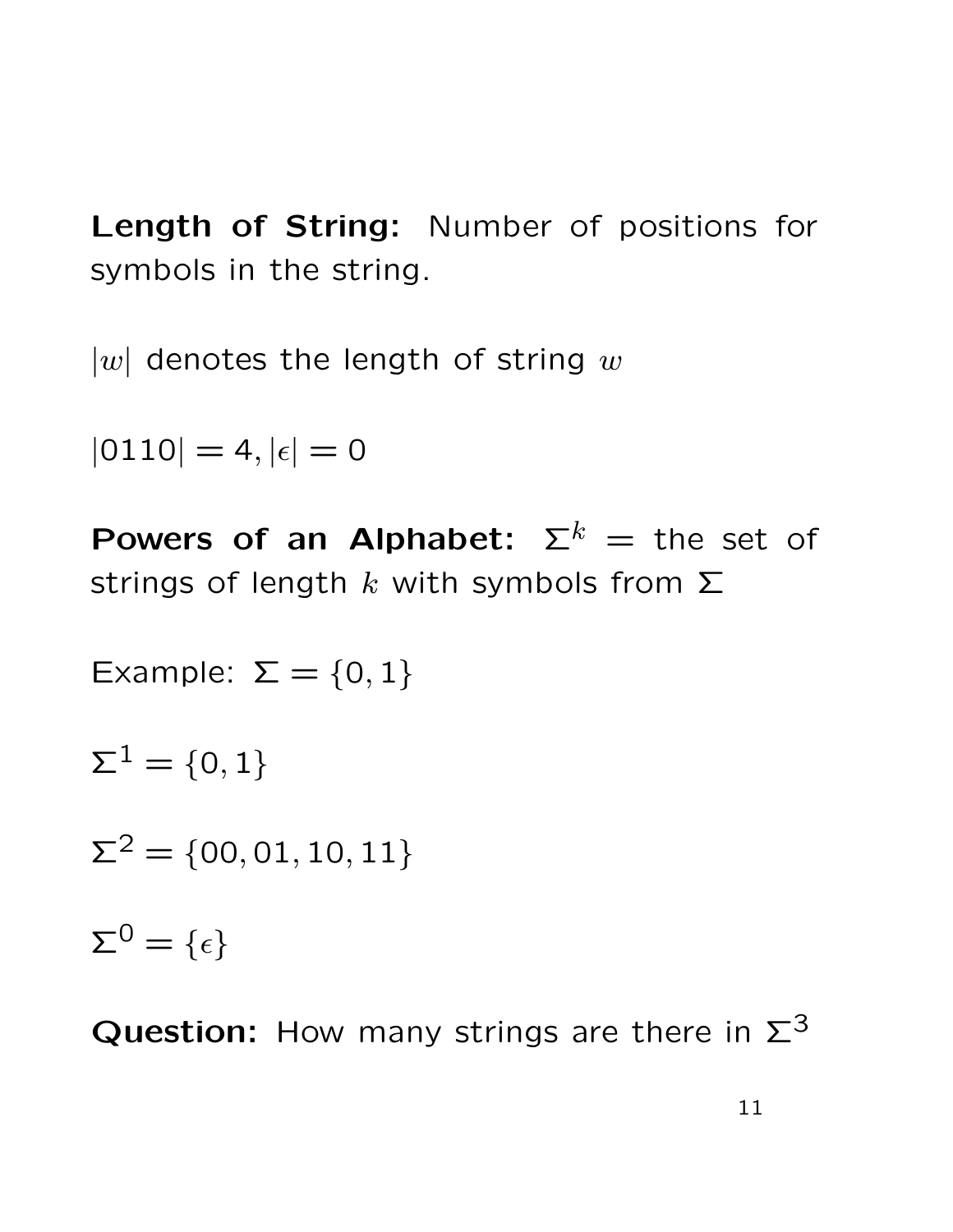The set of all strings over  $\Sigma$  is denoted  $\Sigma^*$ 

 $\Sigma^* = \Sigma^0 \cup \Sigma^1 \cup \Sigma^2 \cup \cdots$  $E.g. {0,1}^*$ 

Also:

 $\Sigma^+ = \Sigma^1 \cup \Sigma^2 \cup \Sigma^3 \cup \cdots$ 

 $\Sigma^* = \Sigma^+ \cup \{\epsilon\}$ 

**Concatenation:** If  $x$  and  $y$  are strings, then  $xy$  is the string obtained by placing a copy of y immediately after a copy of  $x$ 

$$
x = a_1 a_2 \dots a_i, y = b_1 b_2 \dots b_j
$$

 $xy = a_1 a_2 ... a_i b_1 b_2 ... b_i$ 

Example:  $x = 01101, y = 110, xy = 01101110$ 

**Note:** For any string  $x$ 

$$
x\epsilon=\epsilon x=x
$$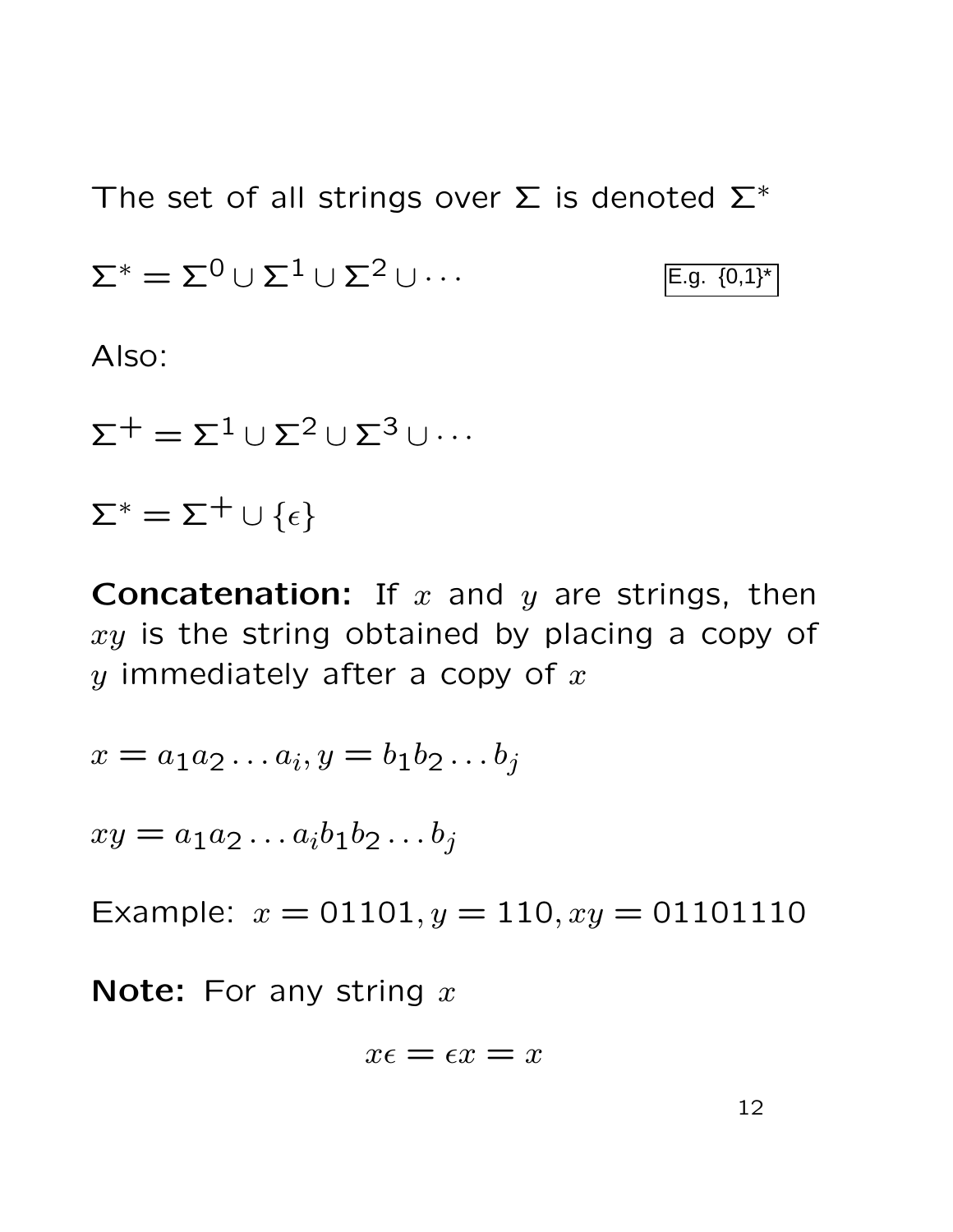#### Languages:

If  $\Sigma$  is an alphabet, and  $L \subseteq \Sigma^*$ then  $L$  is a language

Examples of languages:

- The set of legal English words
- The set of legal C programs
- The set of strings consisting of  $n$  0's followed by  $n \; 1$ 's

```
\{\epsilon, 01, 0011, 000111, ...\}{0^n1}^n | n \geq 0}
```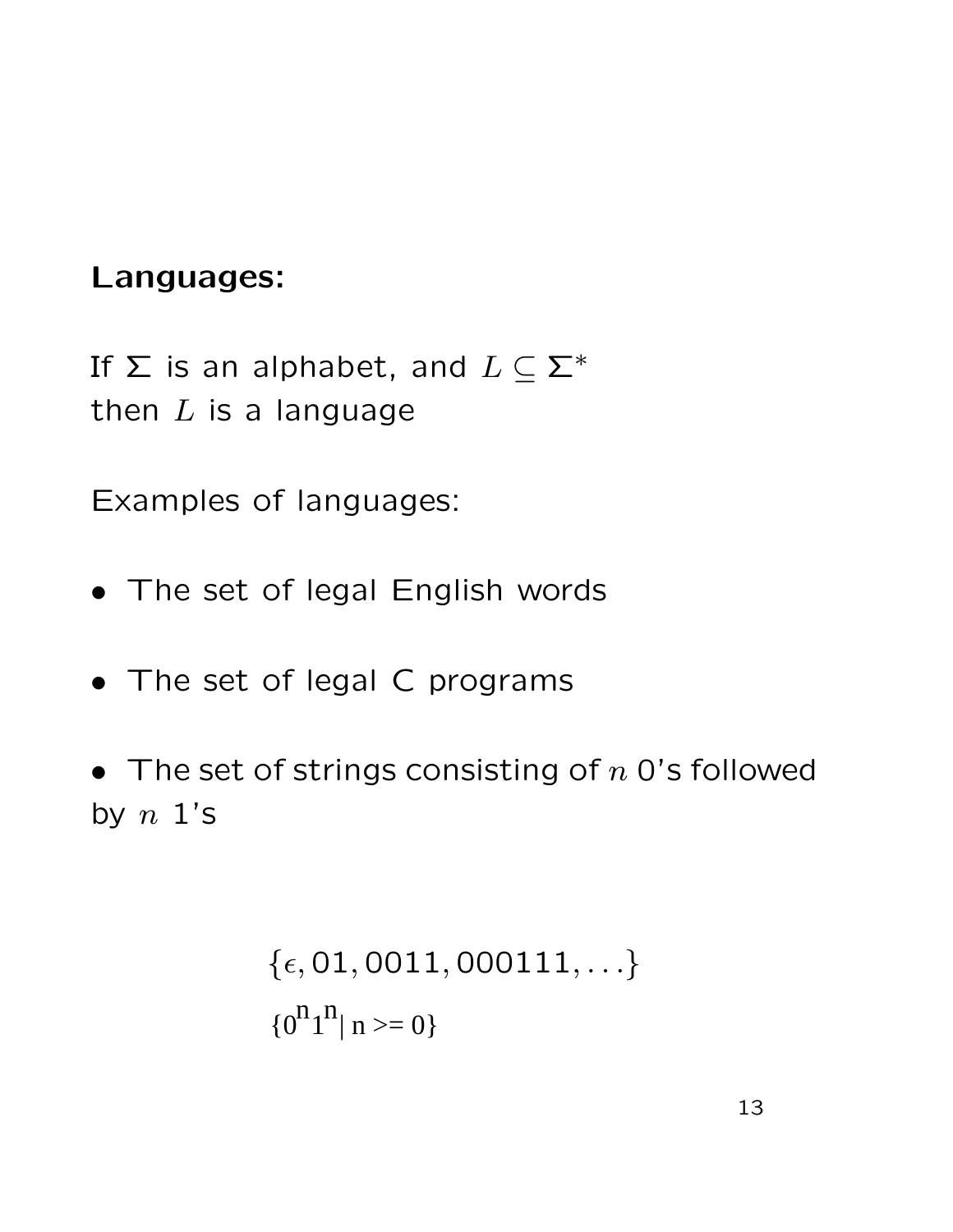• The set of strings with equal number of 0's and 1's

 $\{\epsilon, 01, 10, 0011, 0101, 1001, \ldots\}$ 

•  $L_P$  = the set of binary numbers whose value is prime

#### $\{10, 11, 101, 111, 1011, \ldots\}$

- The empty language  $\emptyset$
- The language  $\{\epsilon\}$  consisting of the empty string

Note:  $\emptyset \neq {\epsilon}$ 

Note2: The underlying alphabet  $\Sigma$  is always finite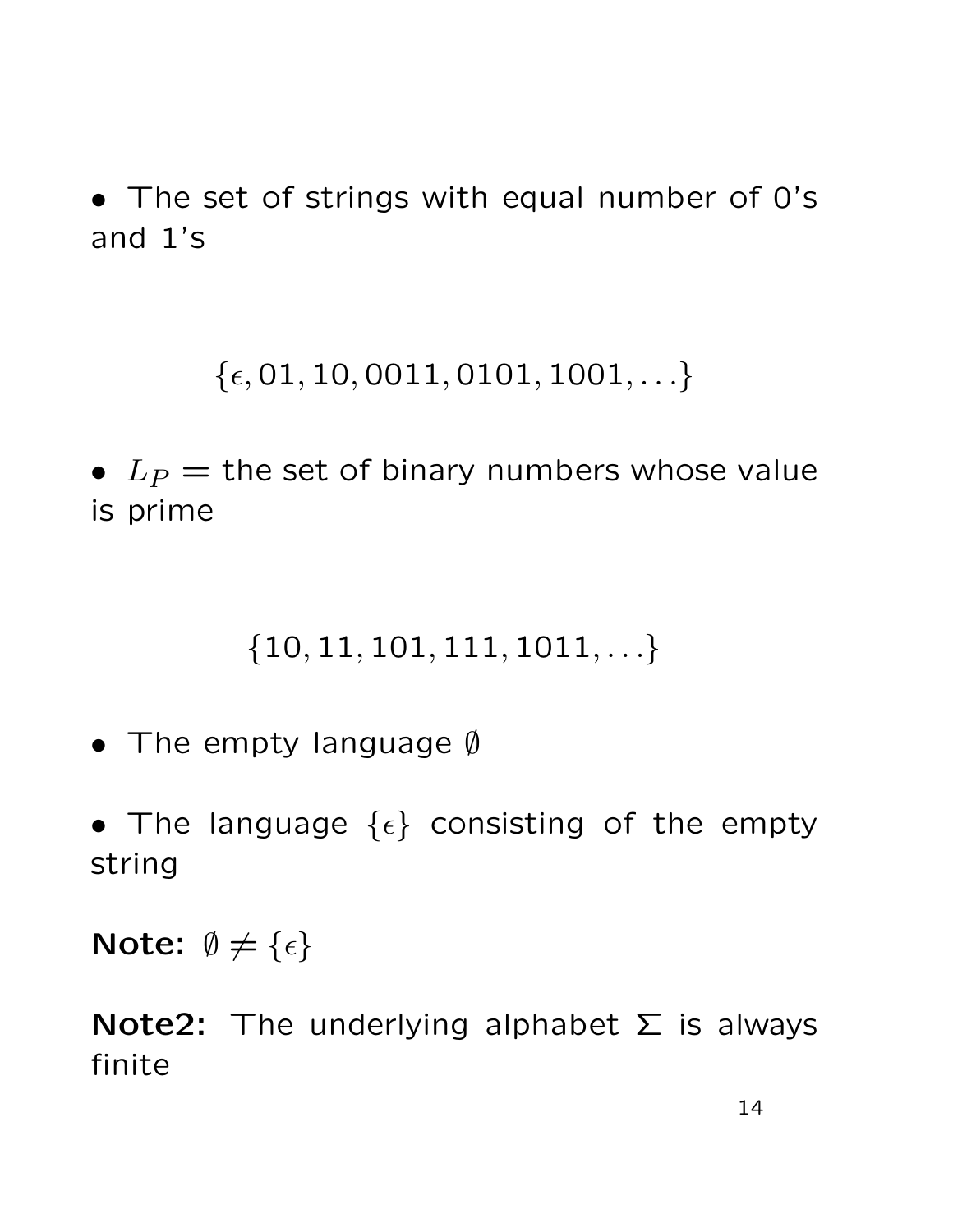**Problem:** Is a given string  $w$  a member of a language  $L$ ? (Membership Question)

Example: Is a binary number prime  $=$  is it a member in  $L_P$ 

Is  $11101 \in L_P$ ? What computational resources are needed to answer the question.

Usually we think of problems not as a yes/no decision, but as something that transforms an input into an output.

Example: Parse a C-program  $=$  check if the program is correct, and if it is, produce a parse tree.

Let  $L_X$  be the set of all valid programs in prog lang  $X$ . If we can show that determining membership in  $L_X$  is hard, then parsing programs written in  $X$  cannot be easier. (Membership Question)<br>
a binary number production)<br>  $P$ ? What computation<br>
answer the question<br>
hink of problems not<br>
as something that<br>
arse a C-program =<br>
orrect, and if it is, proformed and if it is, proformed and the<br>

#### Question: Why?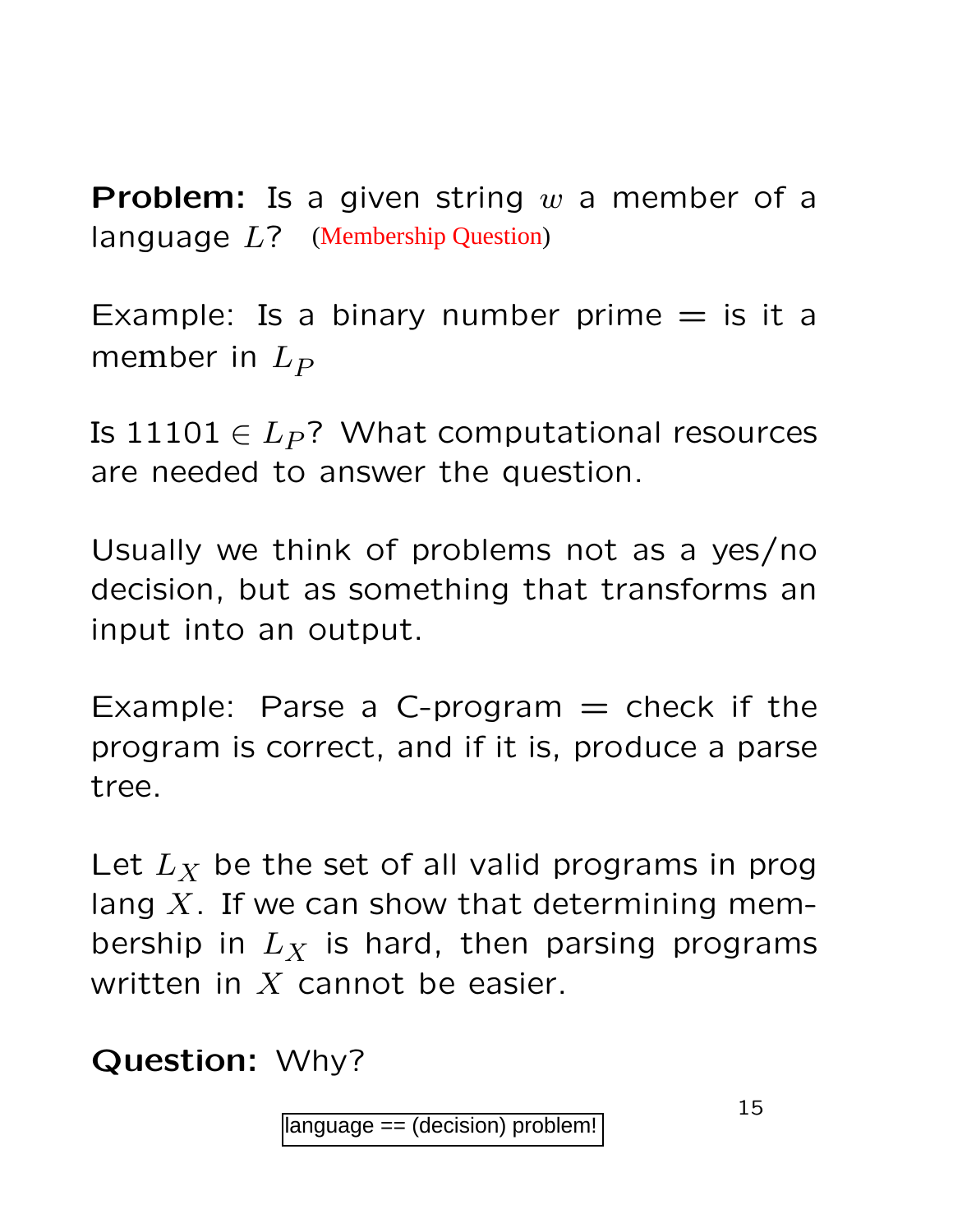### Finite Automata Informally

Protocol for e-commerce using e-money

#### Allowed events:

- 1. The customer can  $pay$  the store (=send the money-file to the store)
- 2. The customer can *cancel* the money (like putting a stop on a check)
- 3. The store can ship the goods to the customer
- 4. The store can redeem the money (=cash the check)
- 5. The bank can transfer the money to the store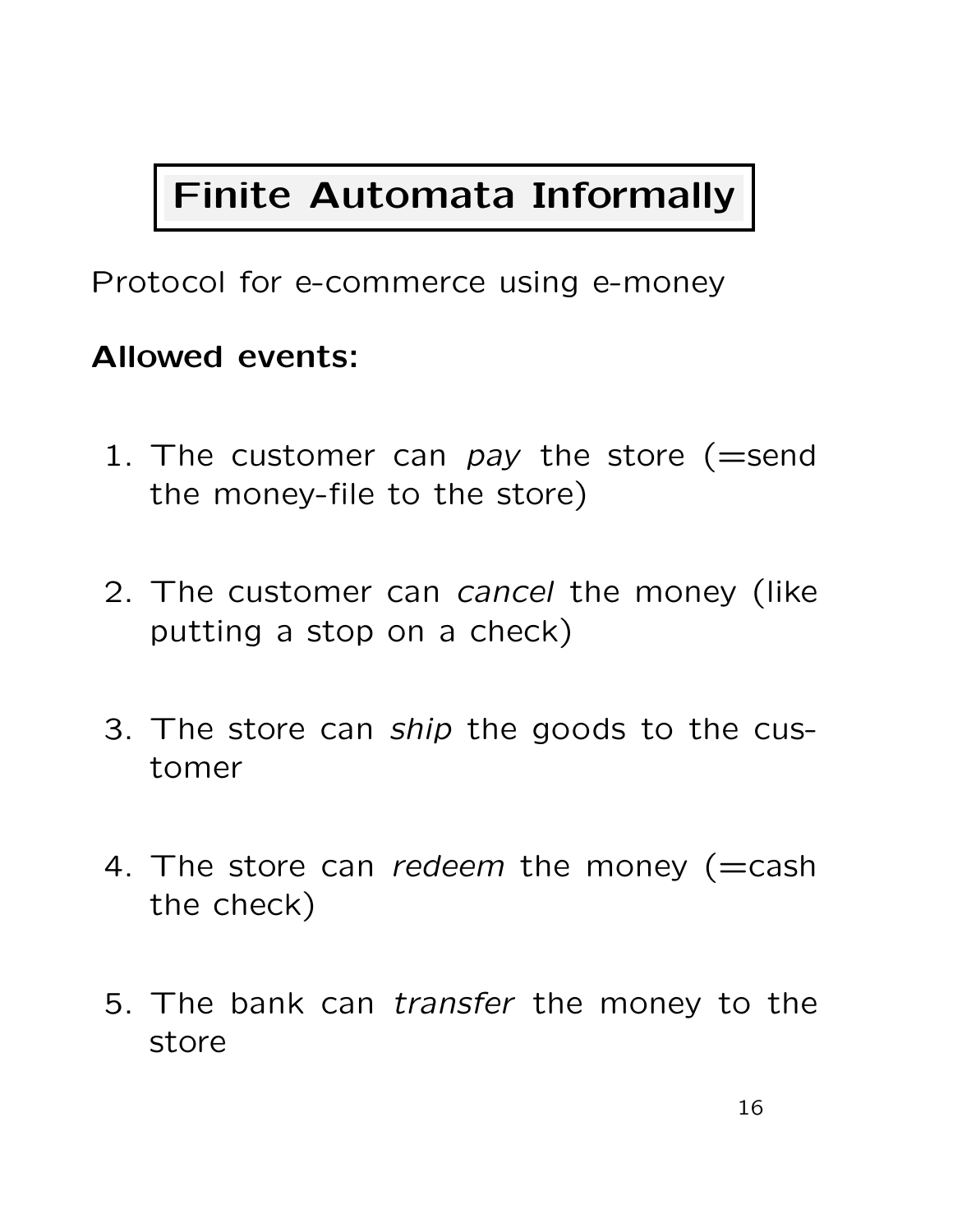#### e-commerce

The protocol for each participant:



(b) Customer (c) Bank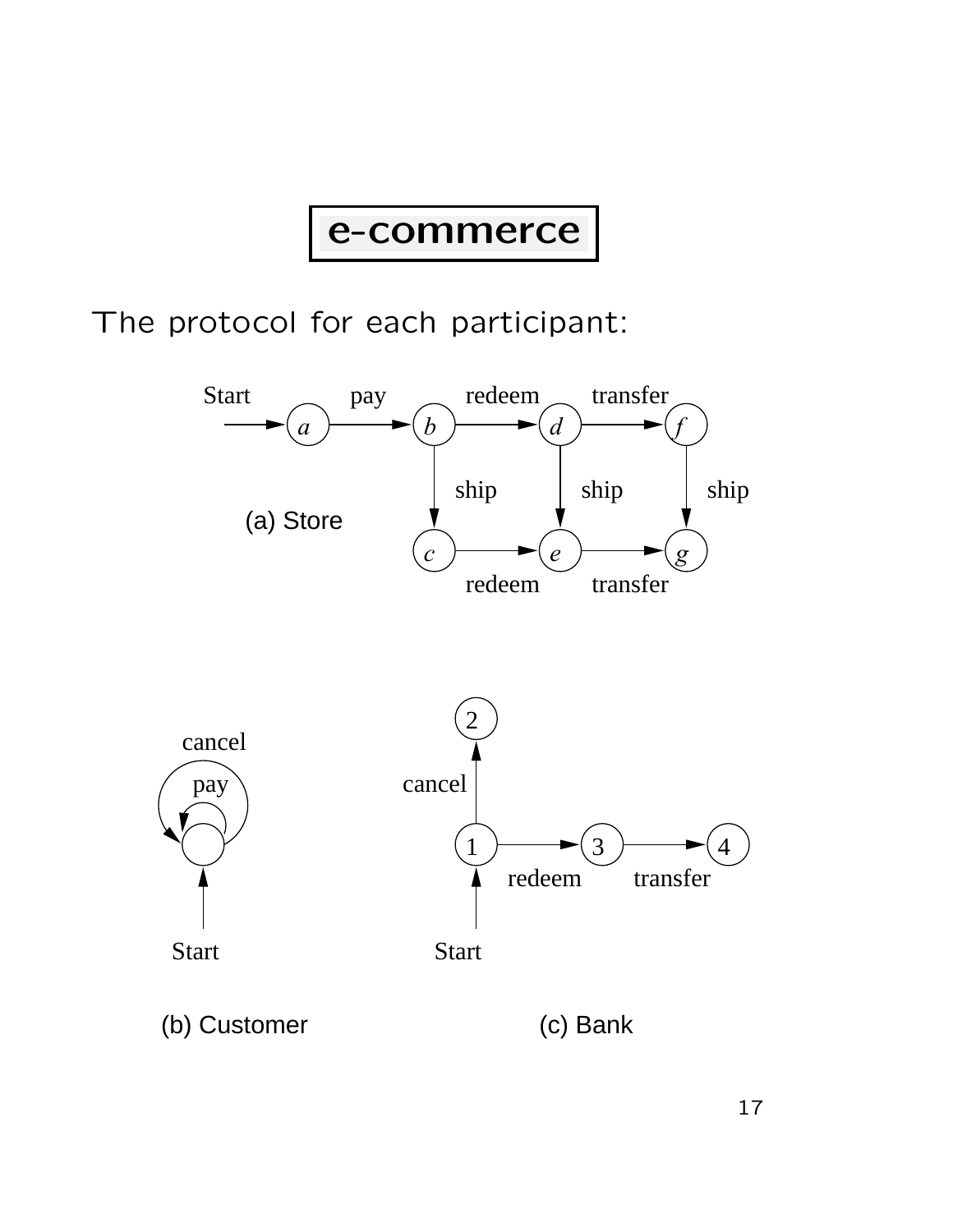Completed protocols:



(b) Customer (c) Bank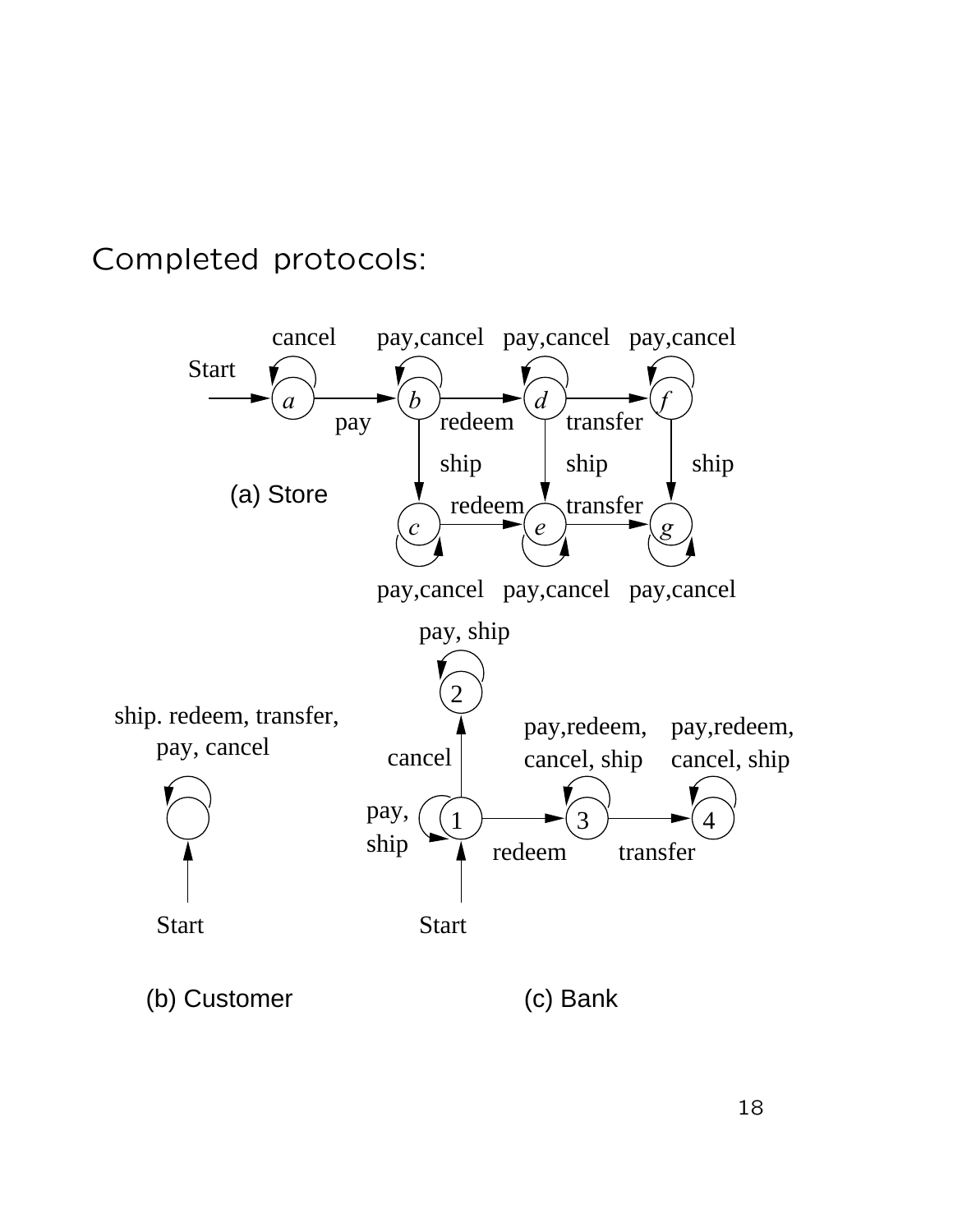The entire system as an Automaton:



More applications of FA can be found in Linz, Ch. 1.3.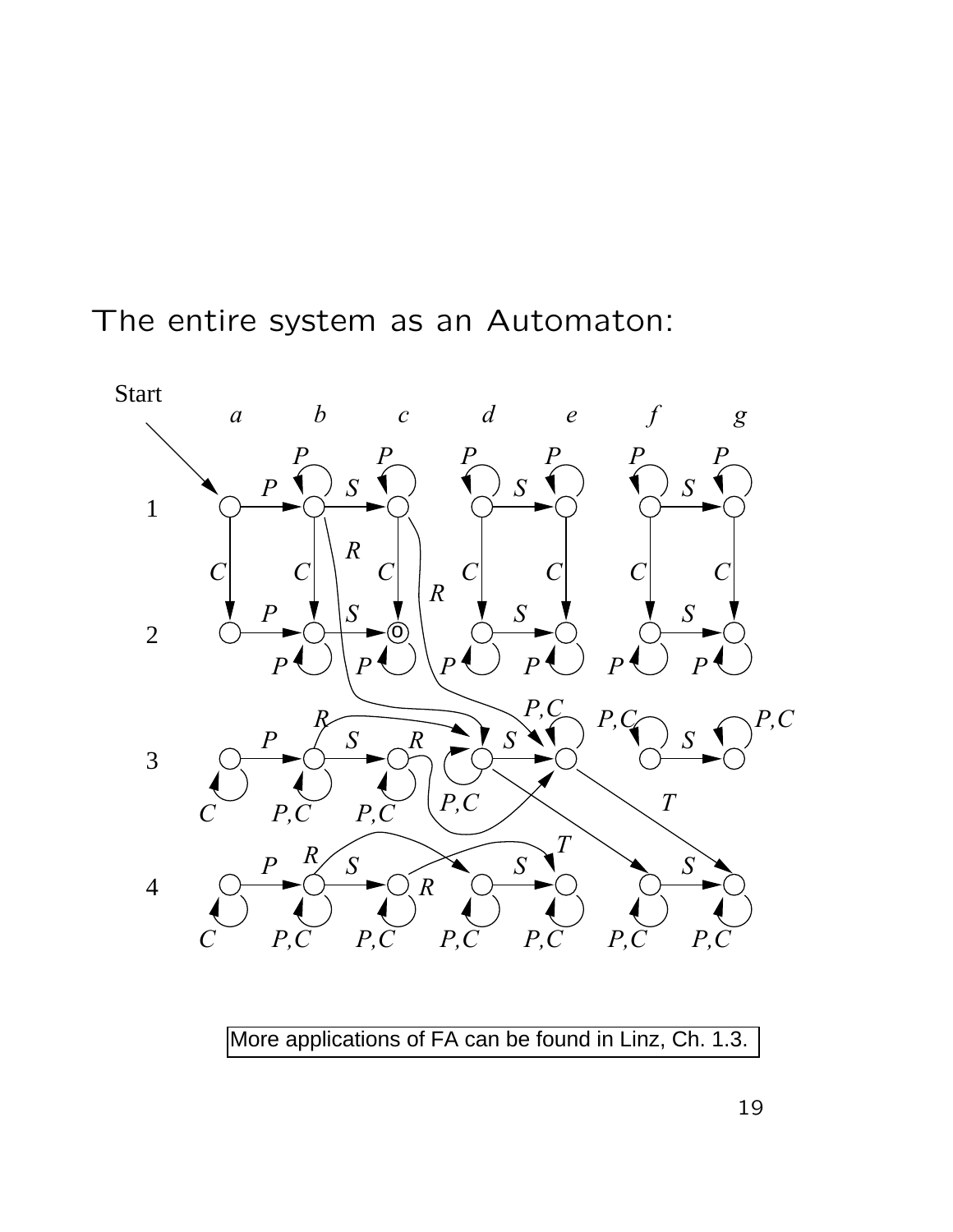# Example: Recognizing Strings Ending in "ing"

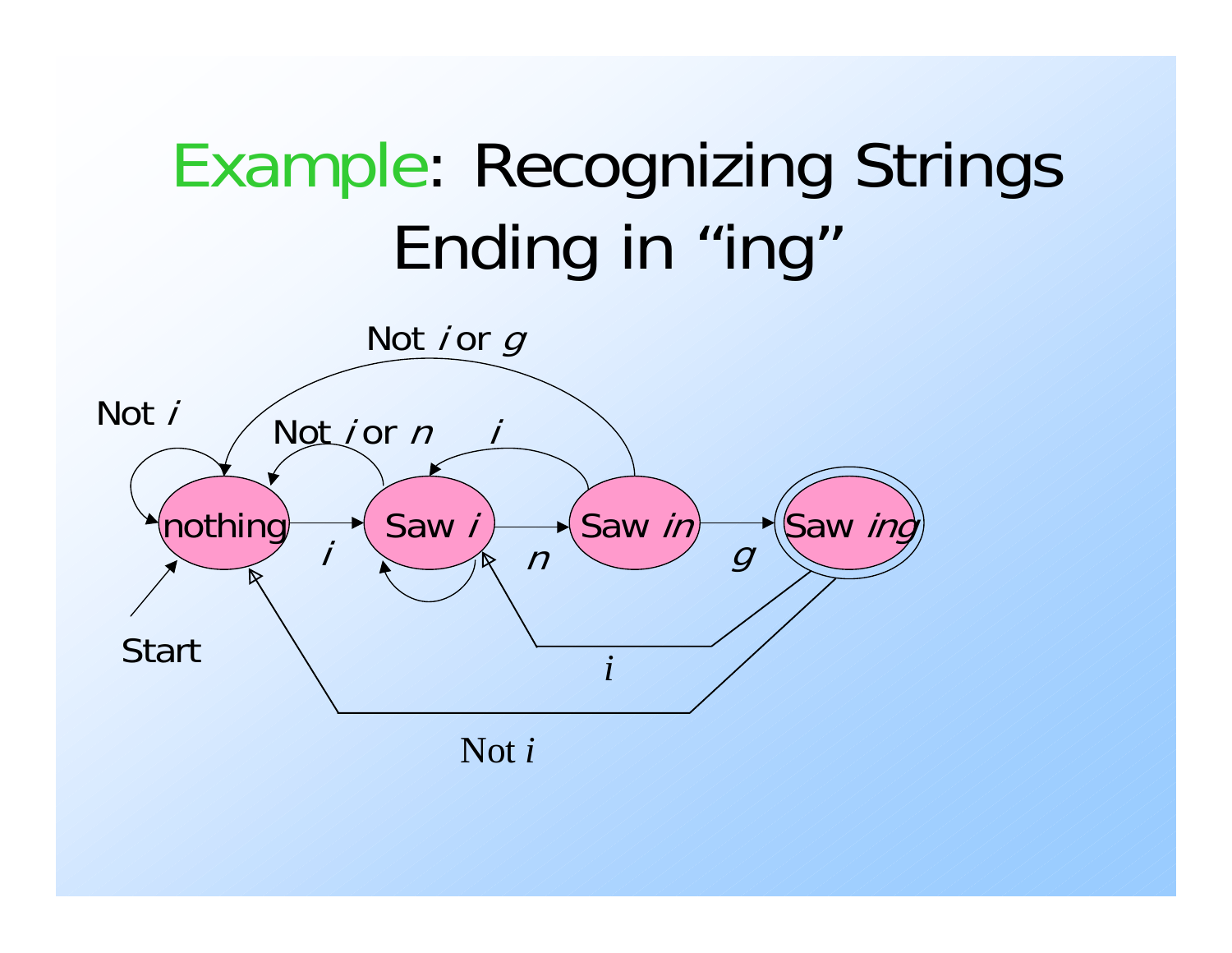## Automata to Code

- In  $C/C++$ , make a piece of code for each state. This code:
	- 1. Reads the next input.
	- 2. Decides on the next state.
	- 3. Jumps to the beginning of the code for that state.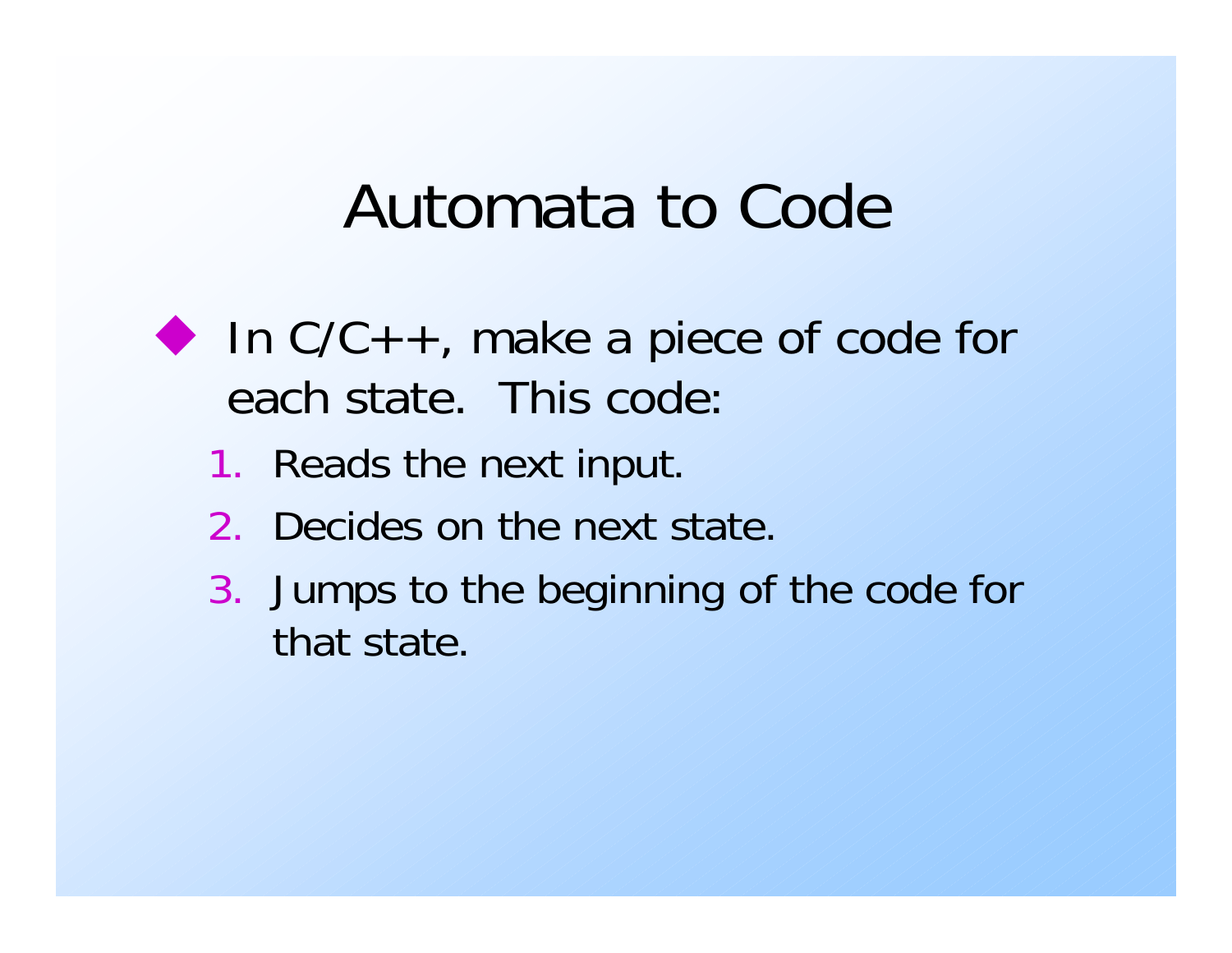### Example: Automata to Code

2: /\* i seen \*/ c = getNextInput(); if  $(c == 'n')$  goto  $3;$ else if  $(c == 'i')$  goto 2; else goto 1; 3: /\* "in" seen \*/

. . .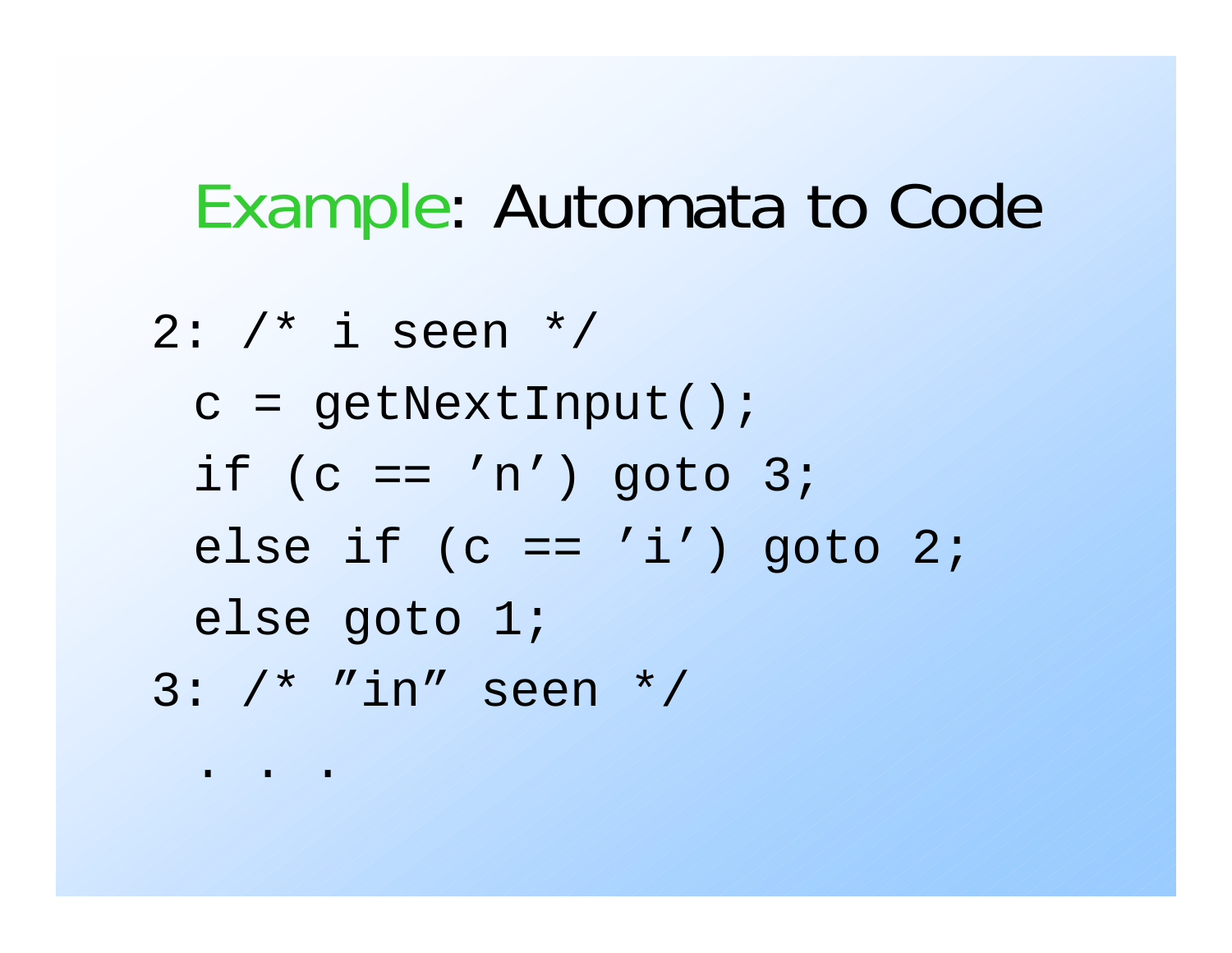# Example: Protocol for Sending Data

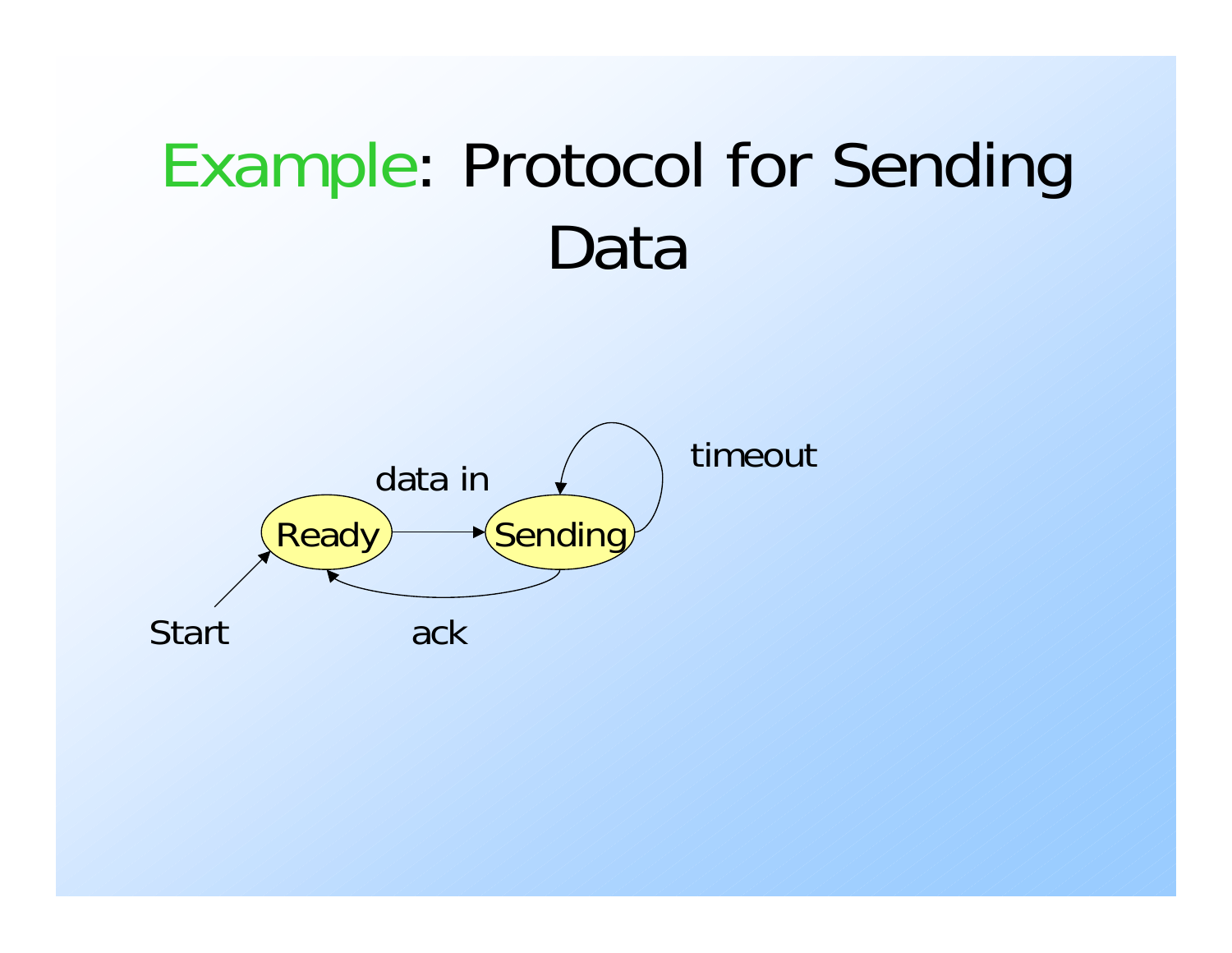## Extended Example

- **Thanks to Jay Misra for this example.**
- ◆ On a distant planet, there are three species, a, b, and c.
- Any two different species can mate. If they do:
	- 1. The participants die.
	- 2. Two children of the third species are born.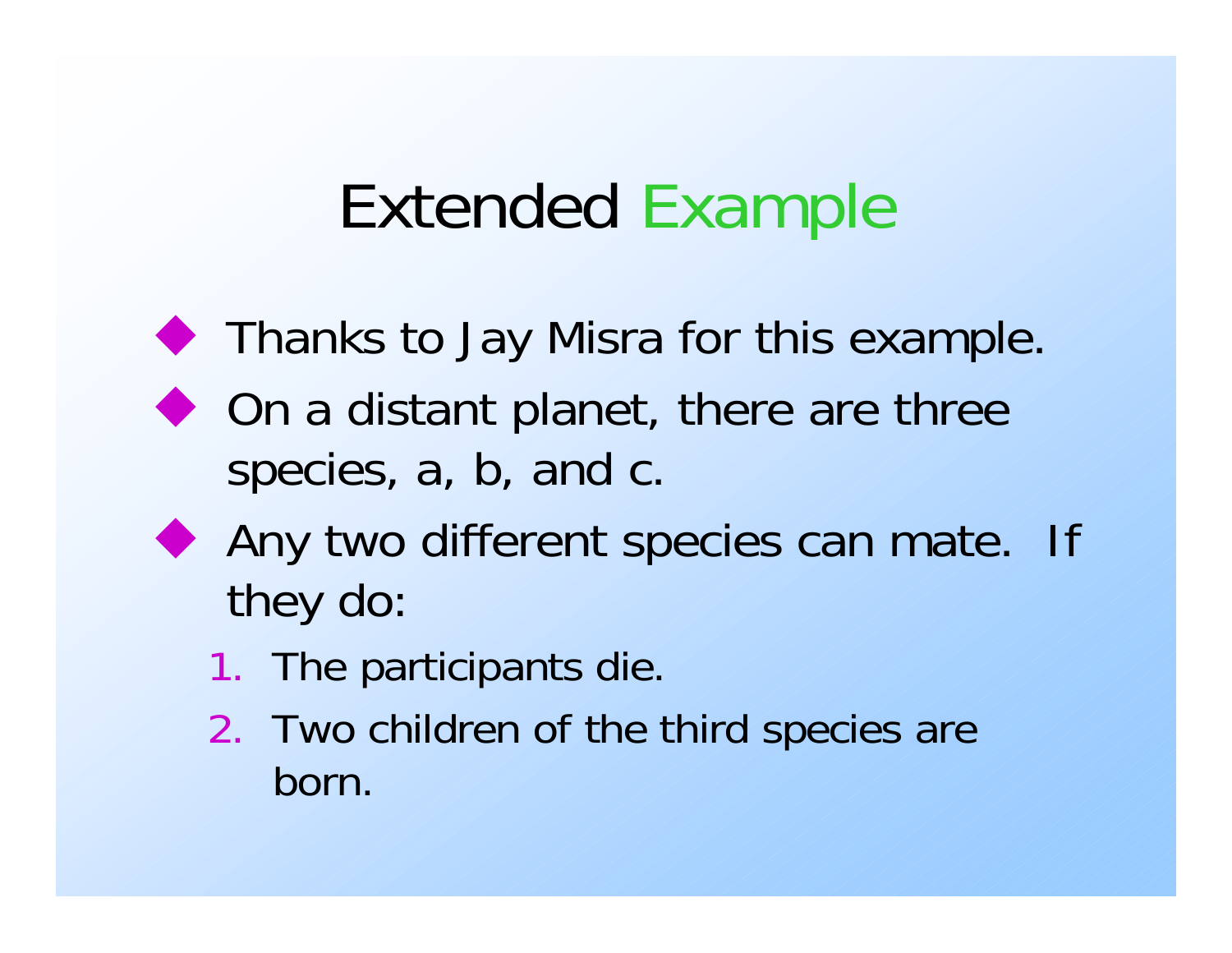# Strange Planet – (2)

◆ Observation: the number of individuals never changes.

The planet *fails* if at some point all individuals are of the same species.

Then, no more breeding can take place.

 $\blacktriangleright$  State = sequence of three integers – the numbers of individuals of species a, b, and c.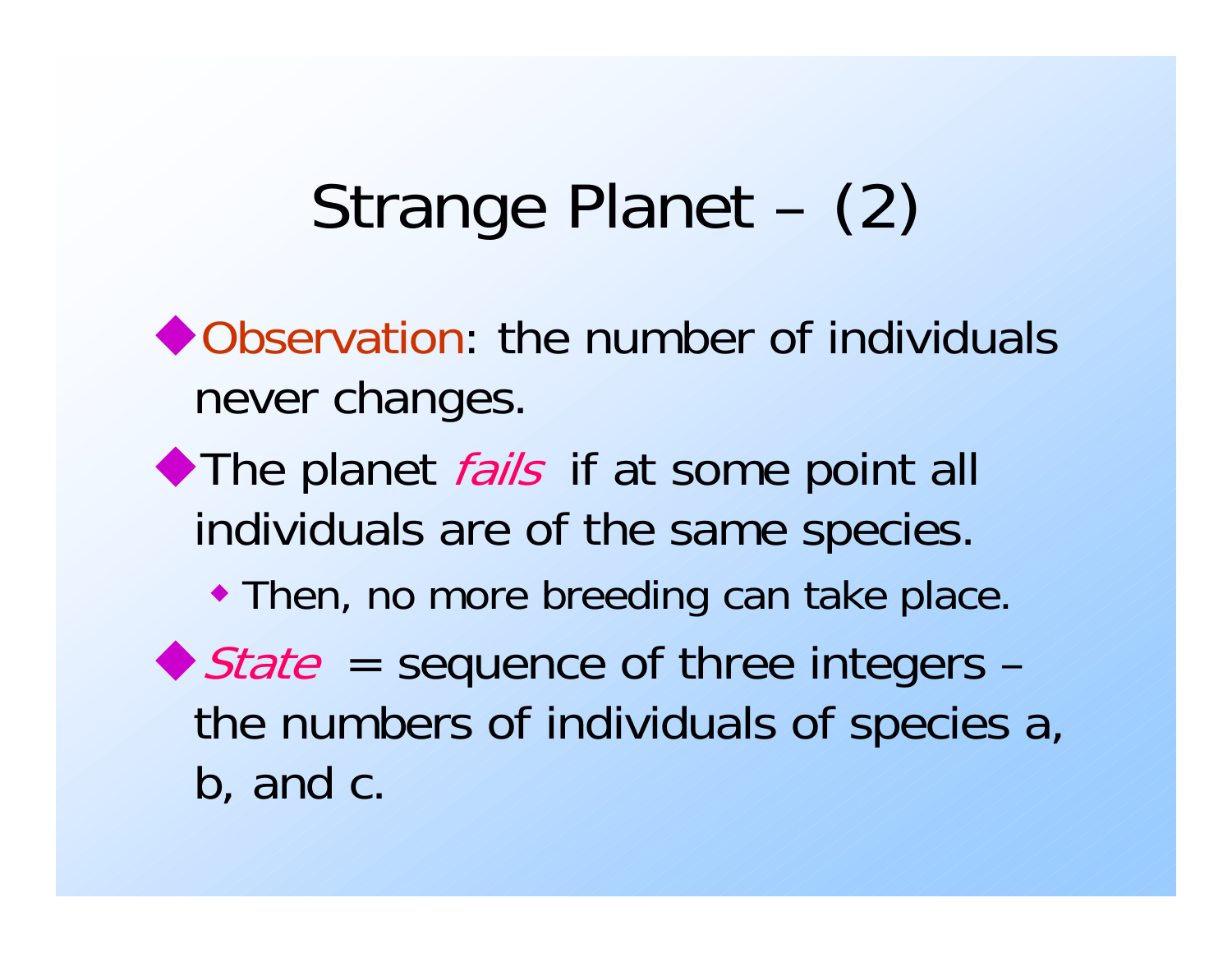## Strange Planet – Questions

 $\blacklozenge$  In a given state, must the planet eventually fail?

 $\blacklozenge$  In a given state, is it possible for the planet to fail, if the wrong breeding choices are made?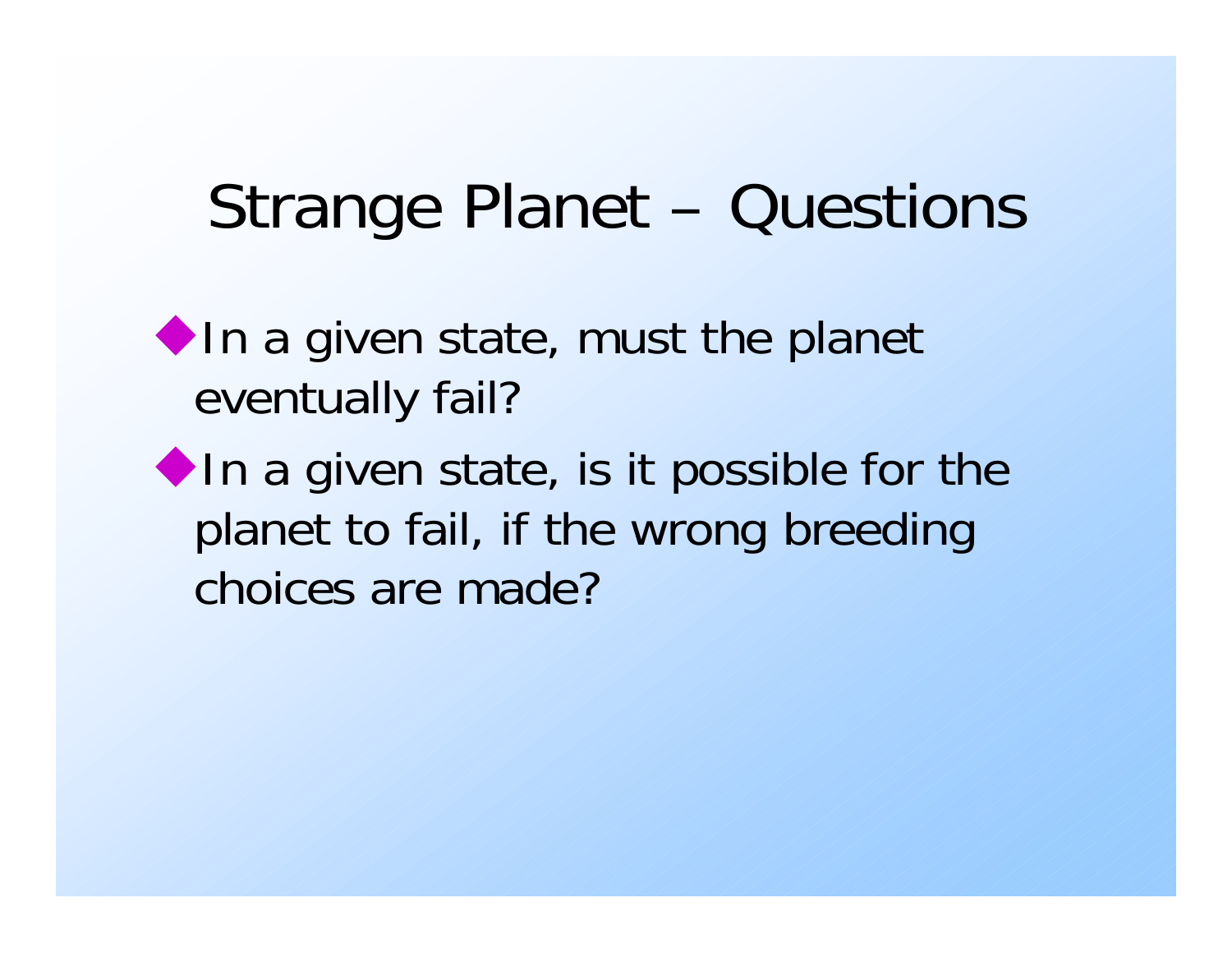# Questions – (2)

◆ These questions mirror real ones about protocols.

- ◆ "Can the planet fail?" is like asking whether a protocol can enter some undesired or error state.
- "Must the planet fail" is like asking whether a protocol is guaranteed to terminate.
	- Here, "failure" is really the good condition of termination.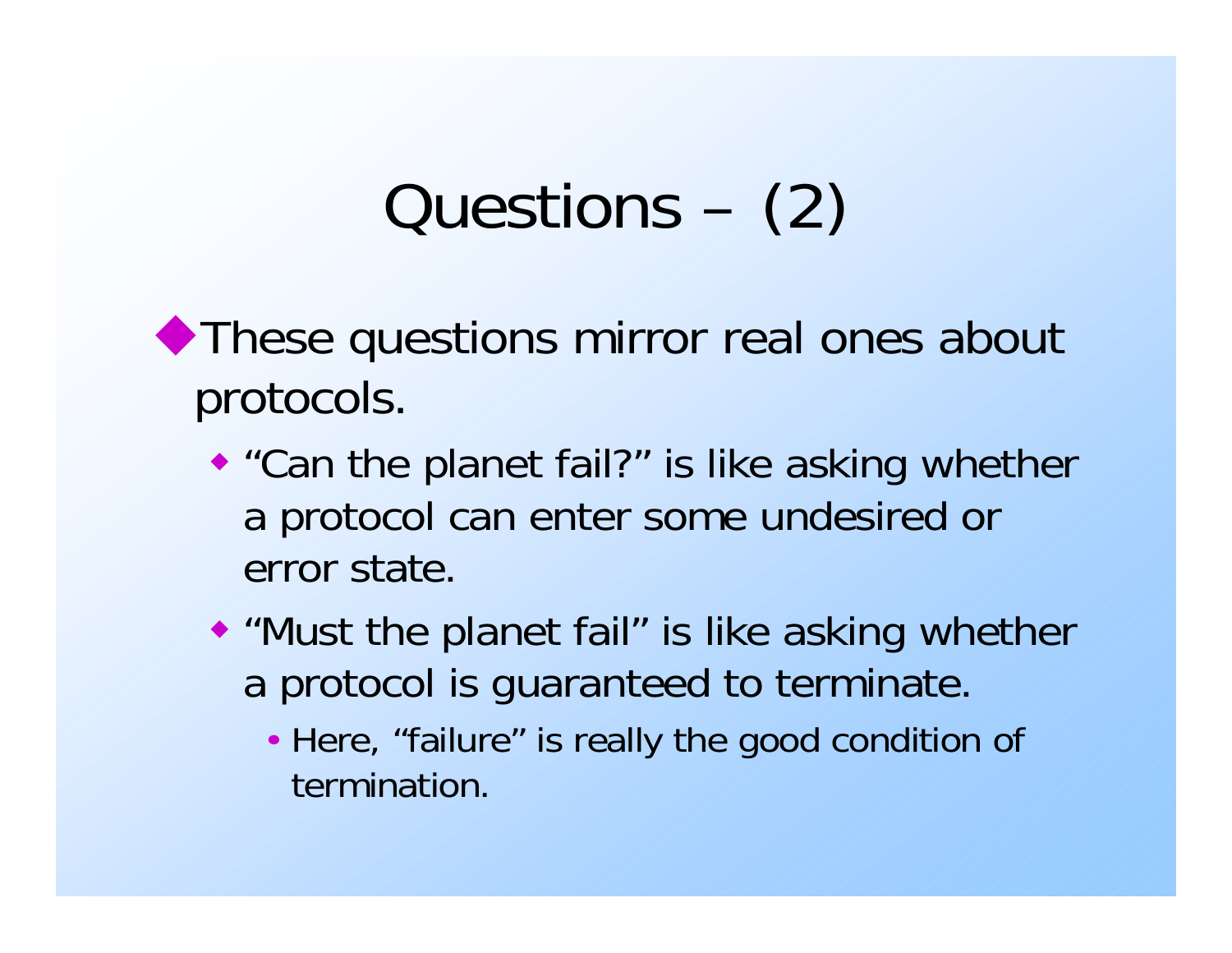## Strange Planet – Transitions

An *a-event* occurs when individuals of species b and c breed and are replaced by two a's. Analogously: b-events and c-events.

Represent these by symbols a, b, and c, respectively.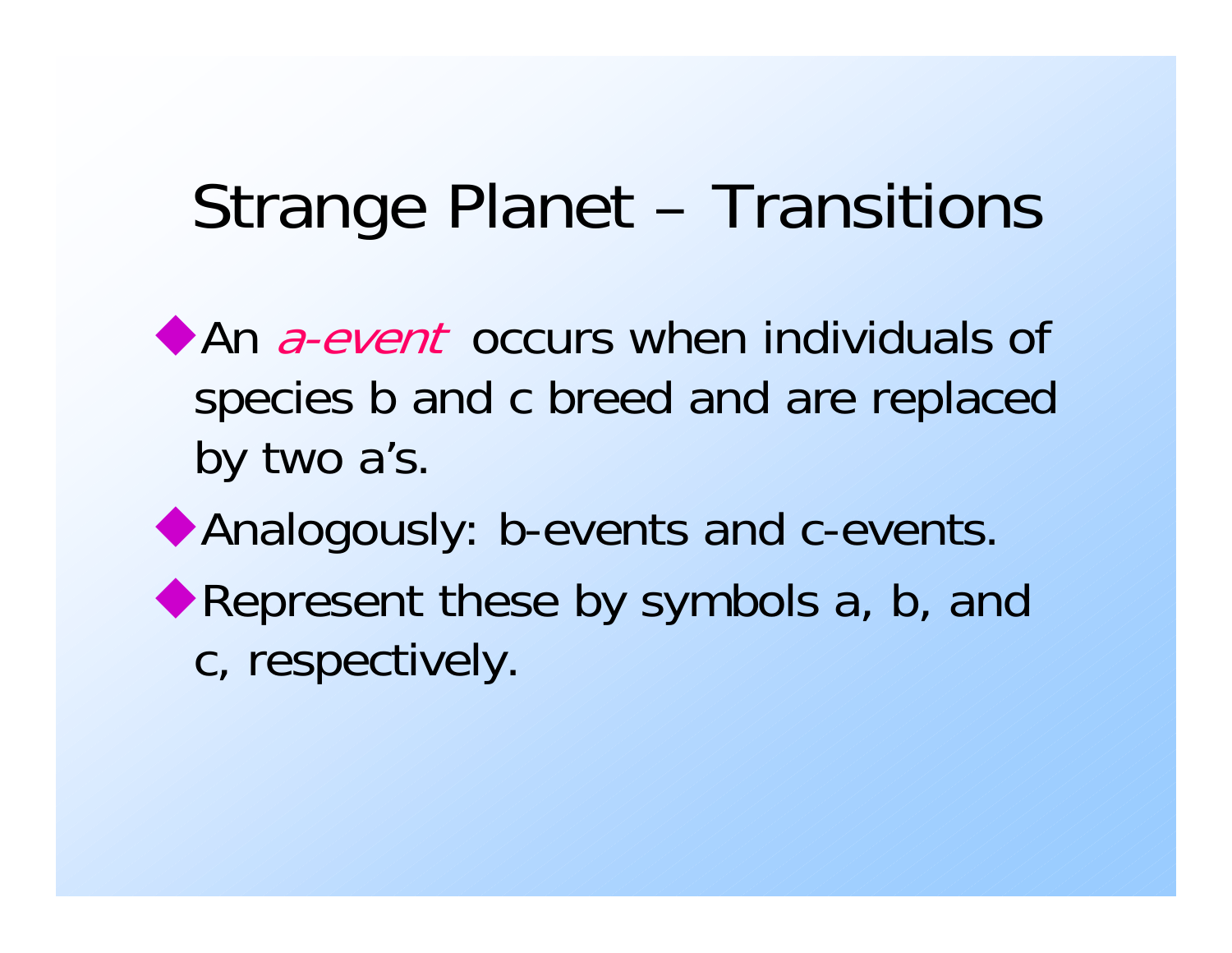# Strange Planet with 2 Individuals



Notice: all states are "must-fail" states.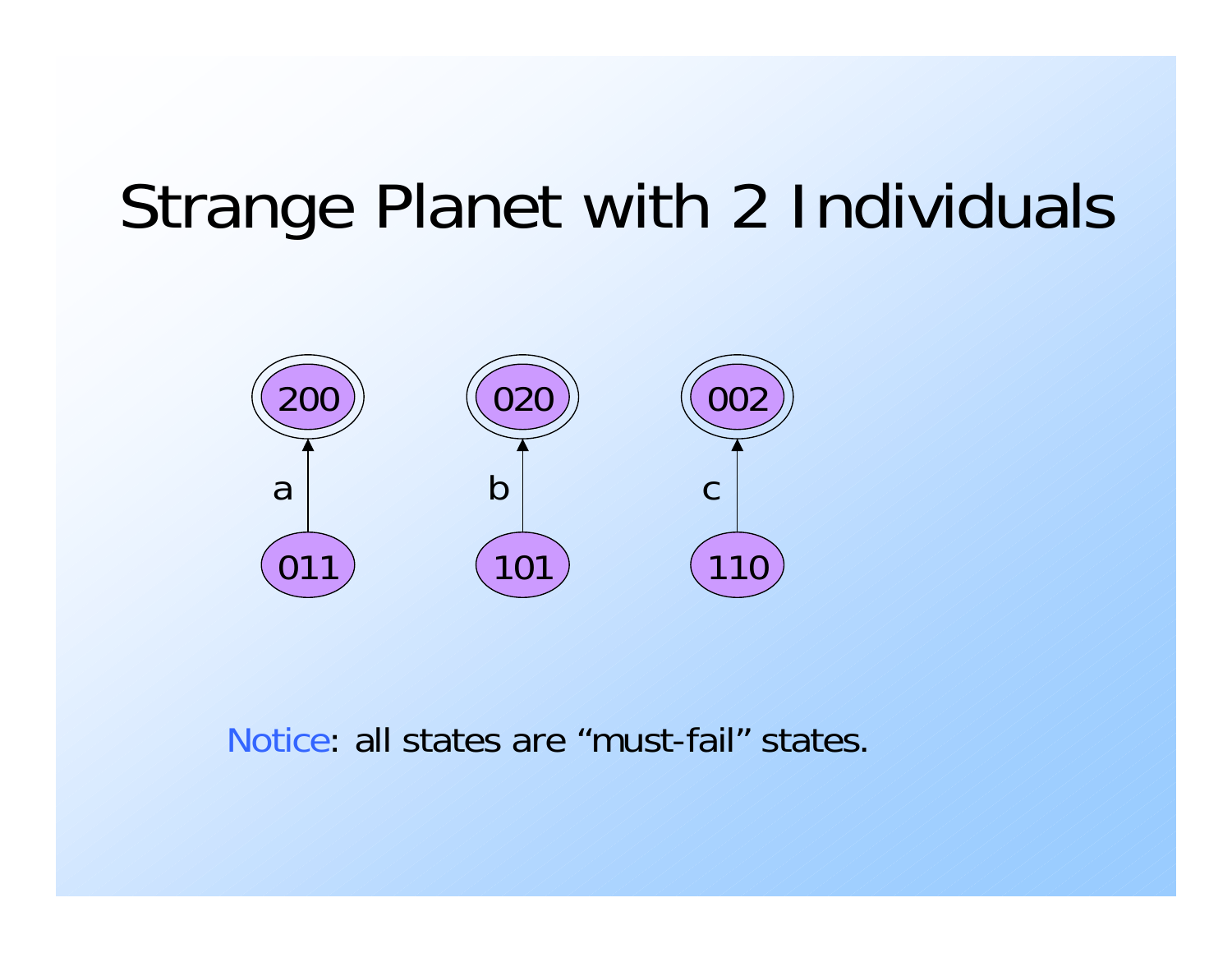## Strange Planet with 3 Individuals



Notice: four states are "must-fail" states.The others are "can't-fail" states.State 111 has several transitions.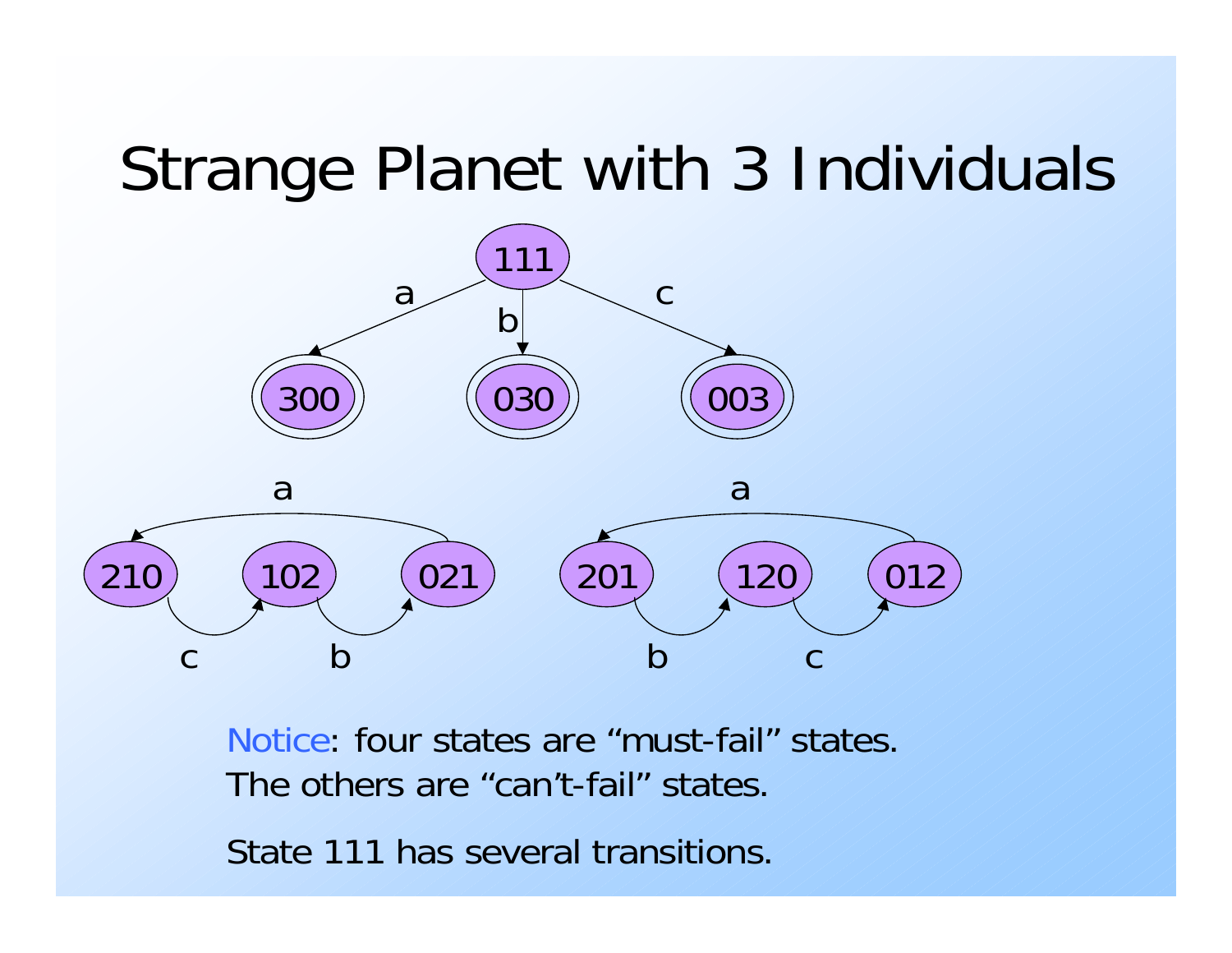### Strange Planet with 4 Individuals



Notice: states 400, etc. are must-fail states. All other states are "might-fail" states.

a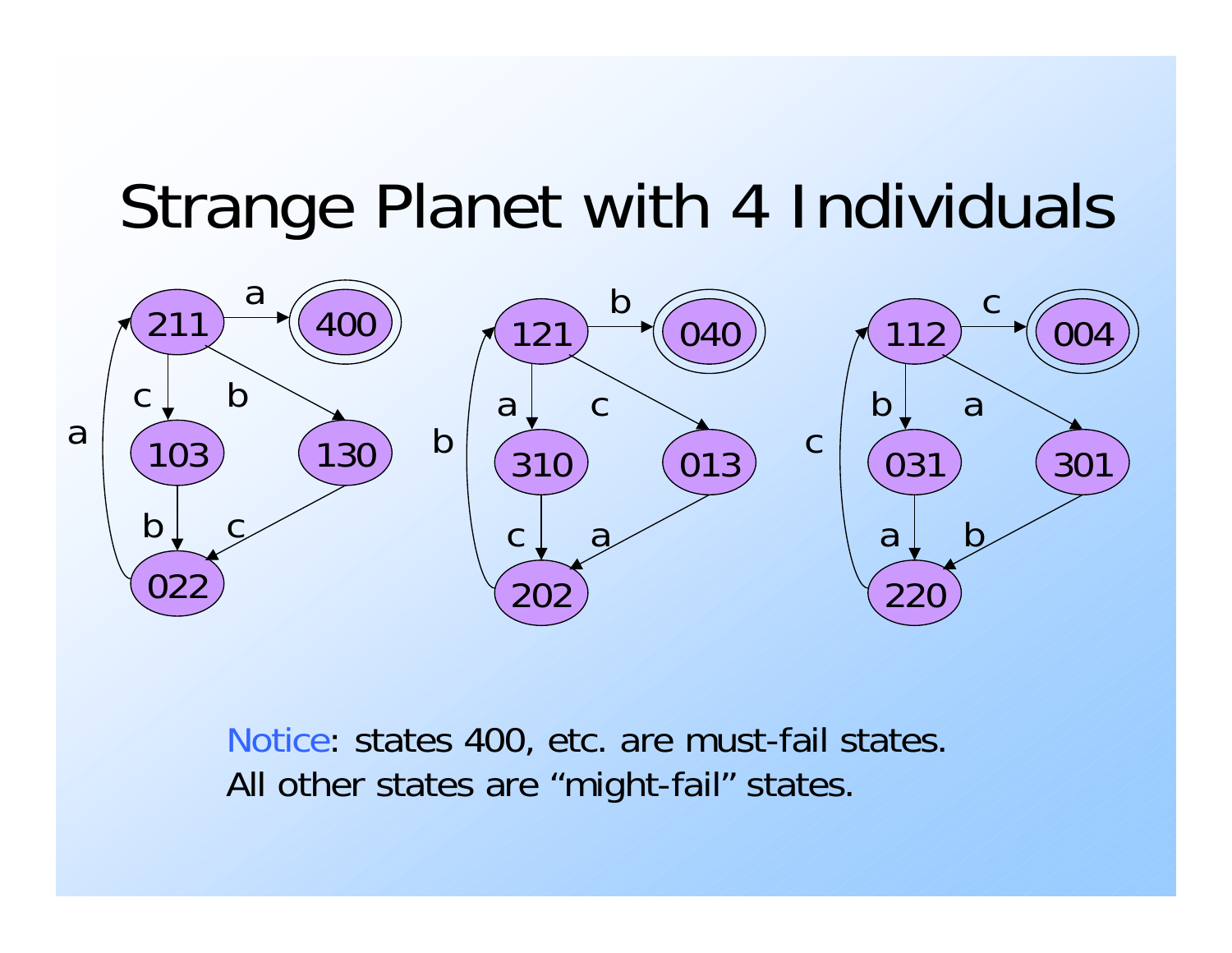# Taking Advantage of Symmetry

The ability to fail depends only on the set of numbers of the three species, not on which species has which number.

- Let's represent states by the list of counts, sorted by largest-first.
- ◆ Only one transition symbol, x.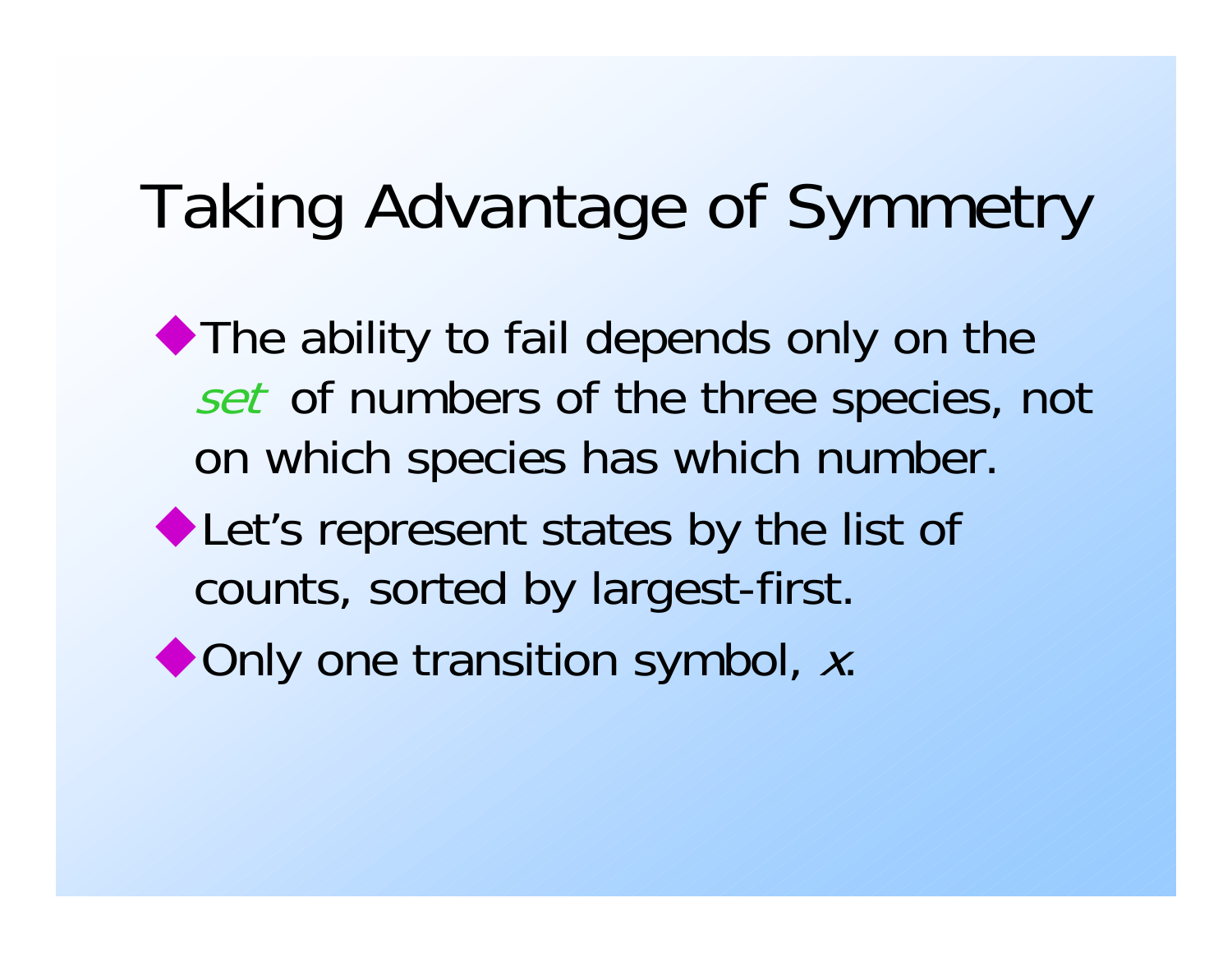### The Cases 2, 3, 4



Notice: for the case  $n = 4$ , there is *nondeterminism*: different transitions are possible from 211 on the same input.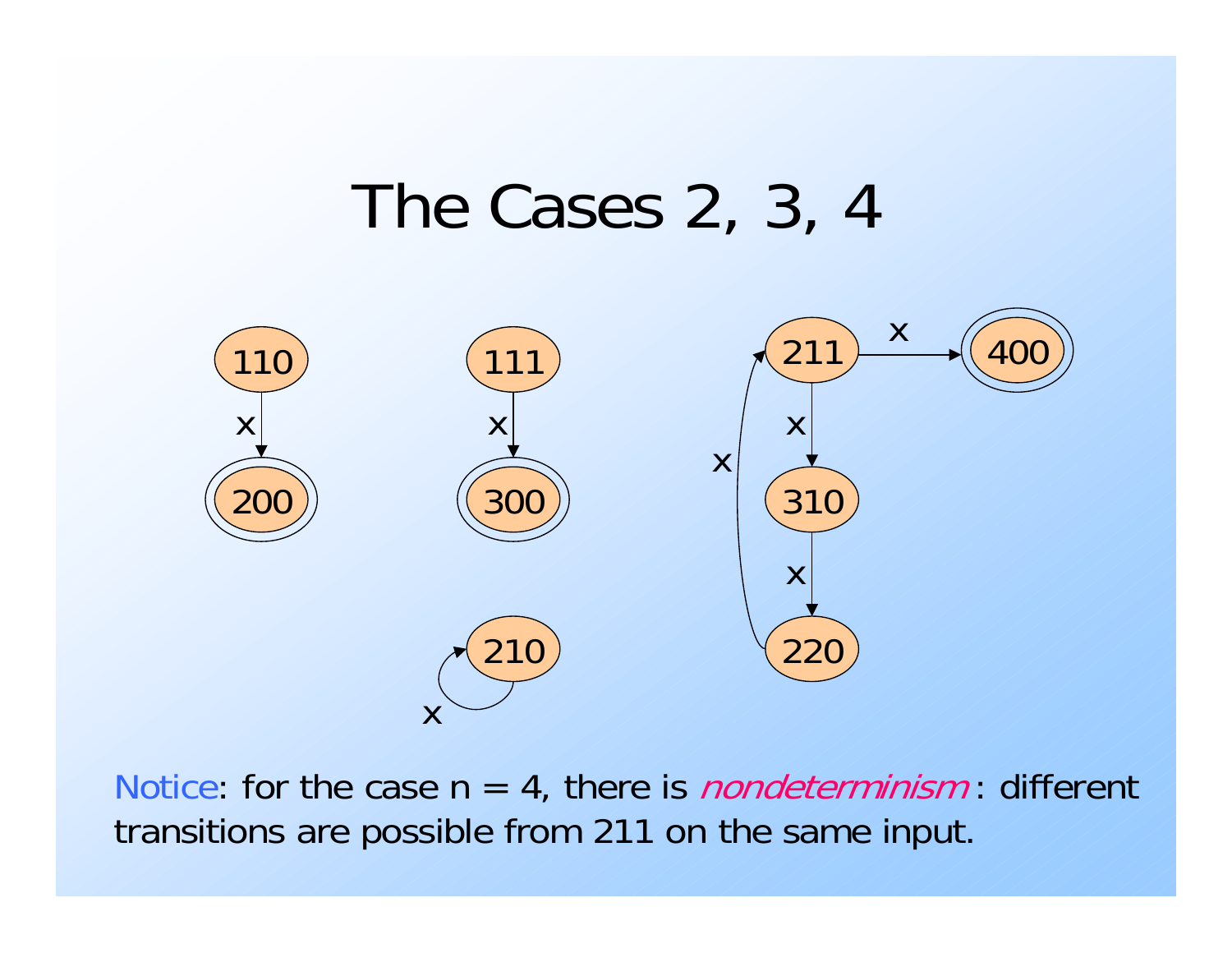## 5 Individuals



Notice: 500 is a must-fail state; all others are might-fail states.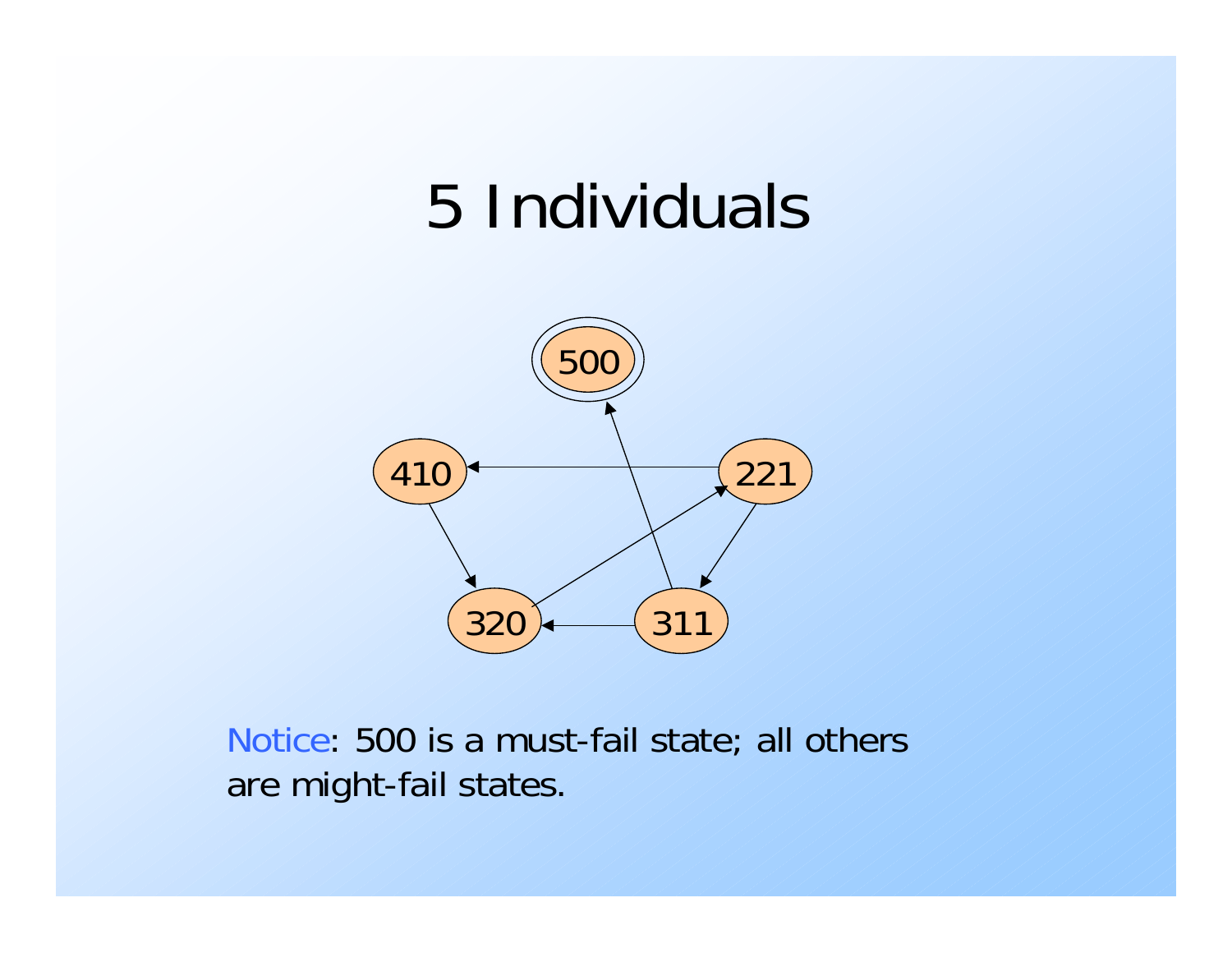

Notice: 600 is a must-fail state; 510, 420, and 321 are can't-fail states; 411, 330, and 222 are "might-fail" states.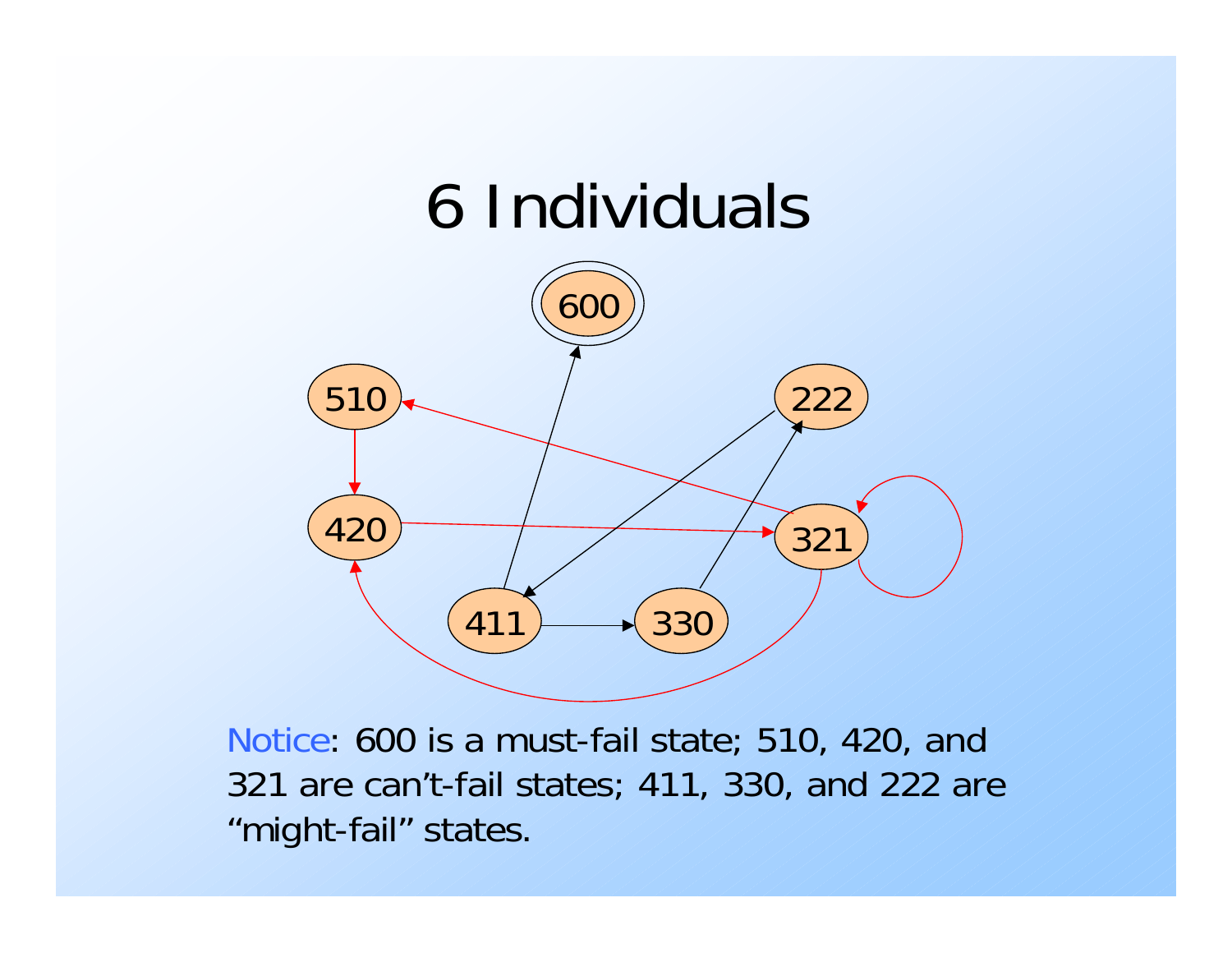

Notice: 700 is a must-fail state; All others are might-fail states.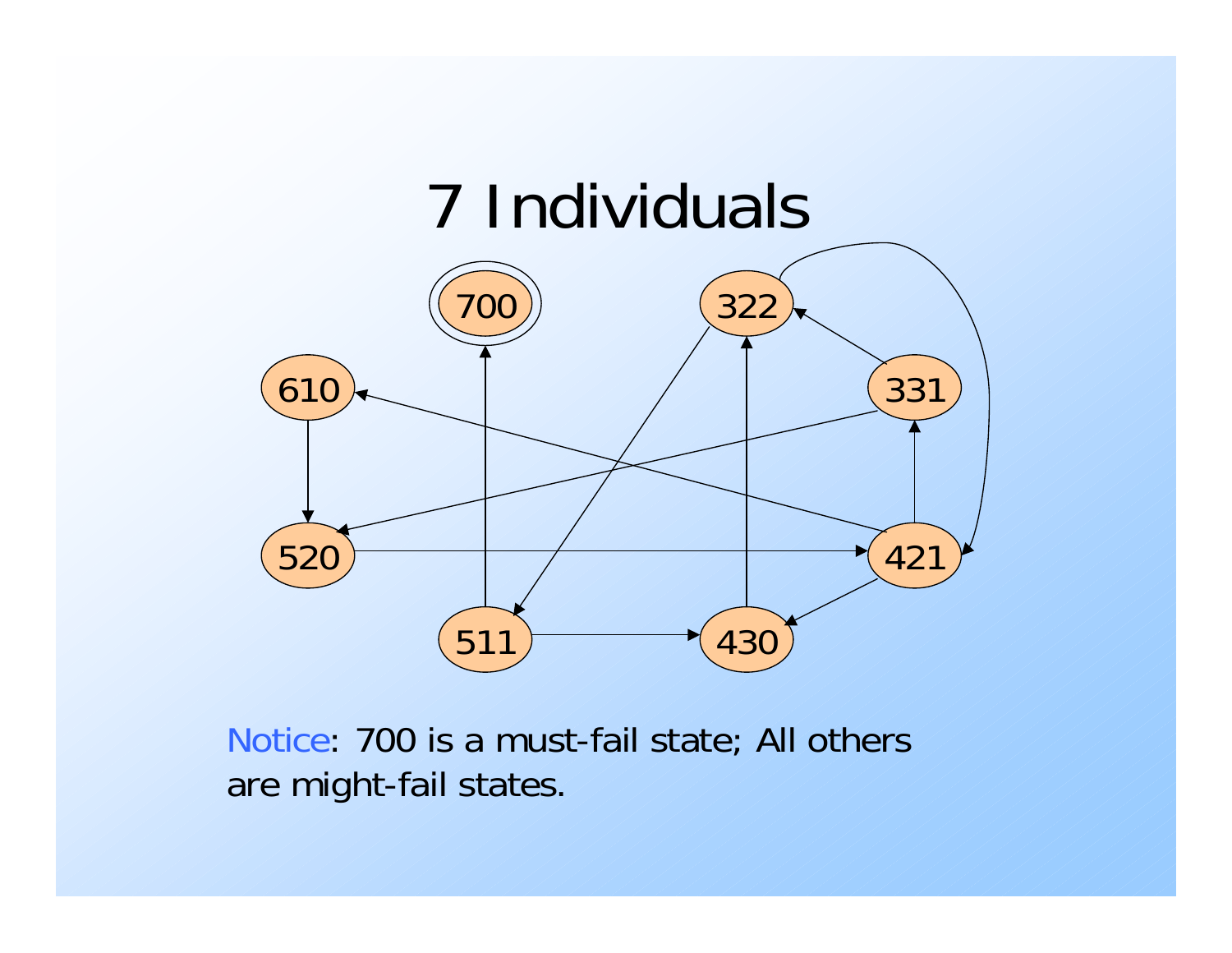## Questions for Thought

- 1. Without symmetry, how many states are there with n individuals?
- 2. What if we use symmetry?
- 3. For n individuals, how do you tell whether a state is "must-fail," "mightfail," or "can't-fail"?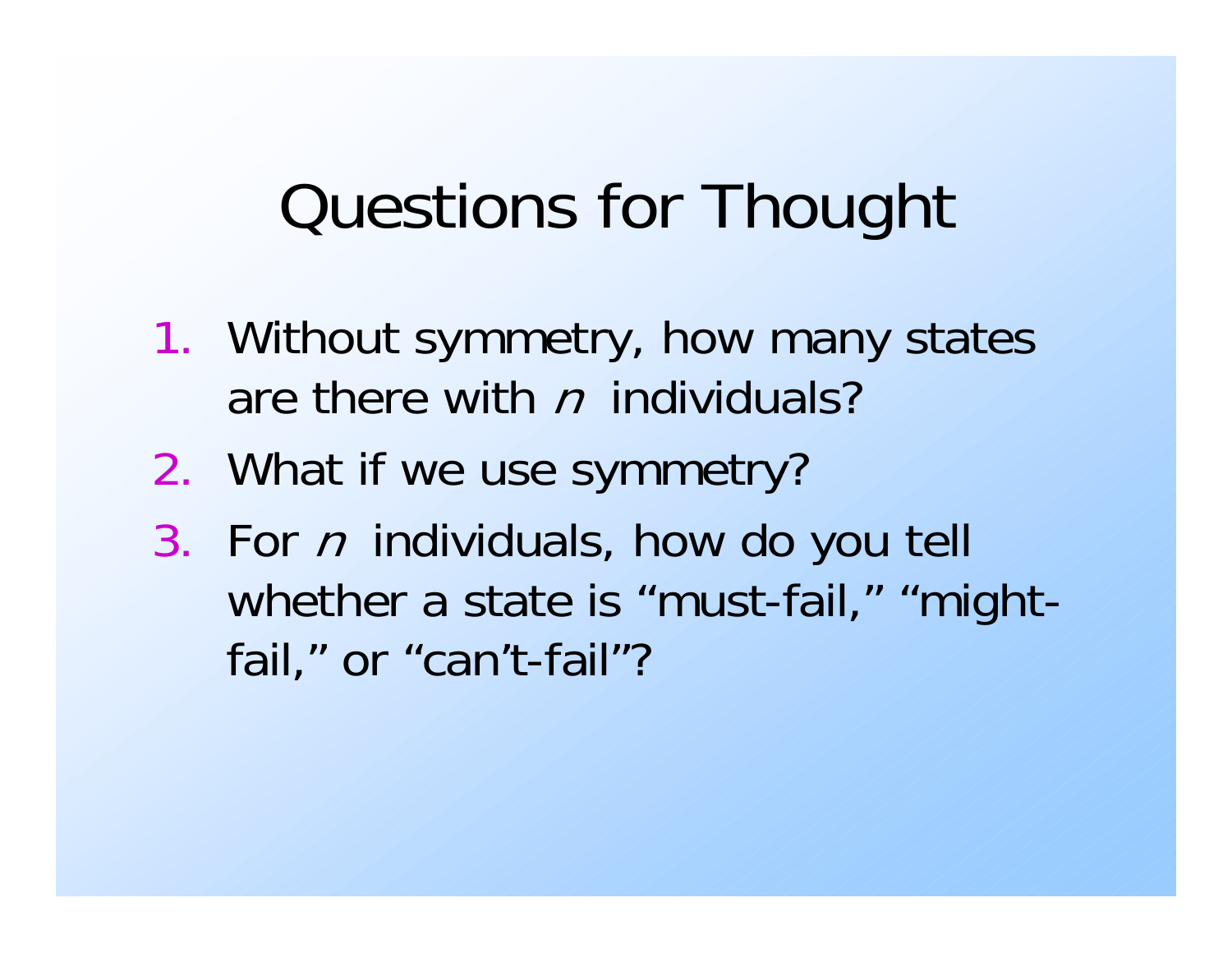#### Deterministic Finite Automata

A DFA is a quintuple

$$
A = (Q, \Sigma, \delta, q_0, F)
$$

- $Q$  is a finite set of states
- $\Sigma$  is a finite alphabet (=input symbols)
- $\delta$  is a transition function  $(q, a) \mapsto p$
- $q_0 \in Q$  is the start state
- $F \subseteq Q$  is a set of final states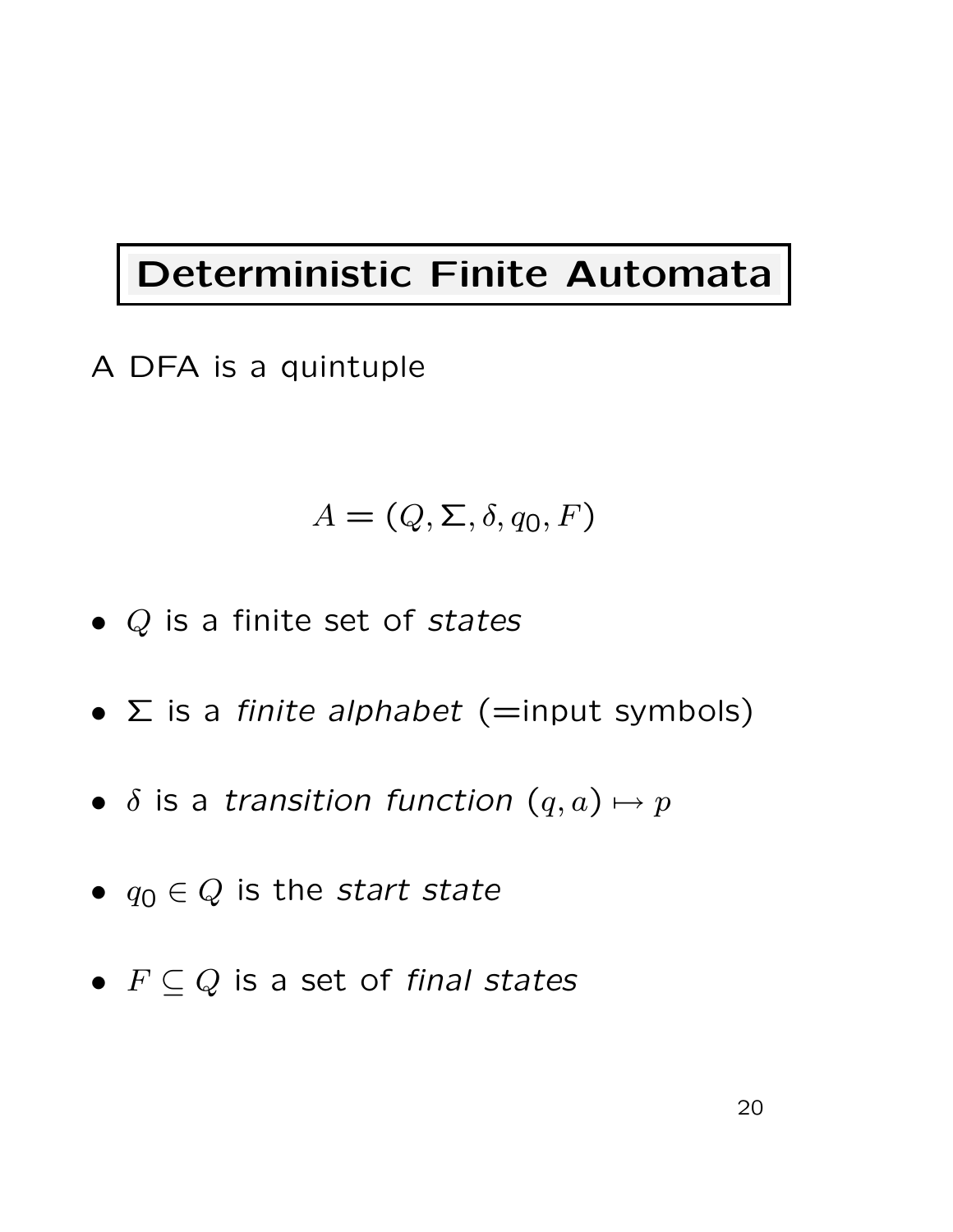Example: An automaton A that accepts

 $L = \{x01y : x, y \in \{0, 1\}^*\}$ 

The automaton  $A = (\{q_0, q_1, q_2\}, \{0, 1\}, \delta, q_0, \{q_1\})$ as a transition table:

|                                      | ∩              | 1          | $\hat{\delta}(q_0, 00) = q_2$                                 |  |  |  |  |
|--------------------------------------|----------------|------------|---------------------------------------------------------------|--|--|--|--|
|                                      | $q_2$          | $q_0$      |                                                               |  |  |  |  |
|                                      | $q_1 \mid q_1$ |            |                                                               |  |  |  |  |
| $\rightarrow$ 90<br>$\star$ 91<br>92 | $q_2$          | $q_1$      | $\overset{\mathsf{h}}{\delta}(\mathsf{q}_2,011)=\mathsf{q}_1$ |  |  |  |  |
|                                      |                |            |                                                               |  |  |  |  |
|                                      |                |            |                                                               |  |  |  |  |
| as a transition diagram:             |                |            |                                                               |  |  |  |  |
|                                      |                |            |                                                               |  |  |  |  |
| $\overline{0}$                       |                |            |                                                               |  |  |  |  |
| 0<br>$q_{2}$                         |                | 1<br>$q_1$ | 0, 1                                                          |  |  |  |  |
|                                      |                |            |                                                               |  |  |  |  |
|                                      |                |            |                                                               |  |  |  |  |
|                                      |                |            |                                                               |  |  |  |  |
|                                      |                |            | 21                                                            |  |  |  |  |

The automaton as a *transition diagram*:

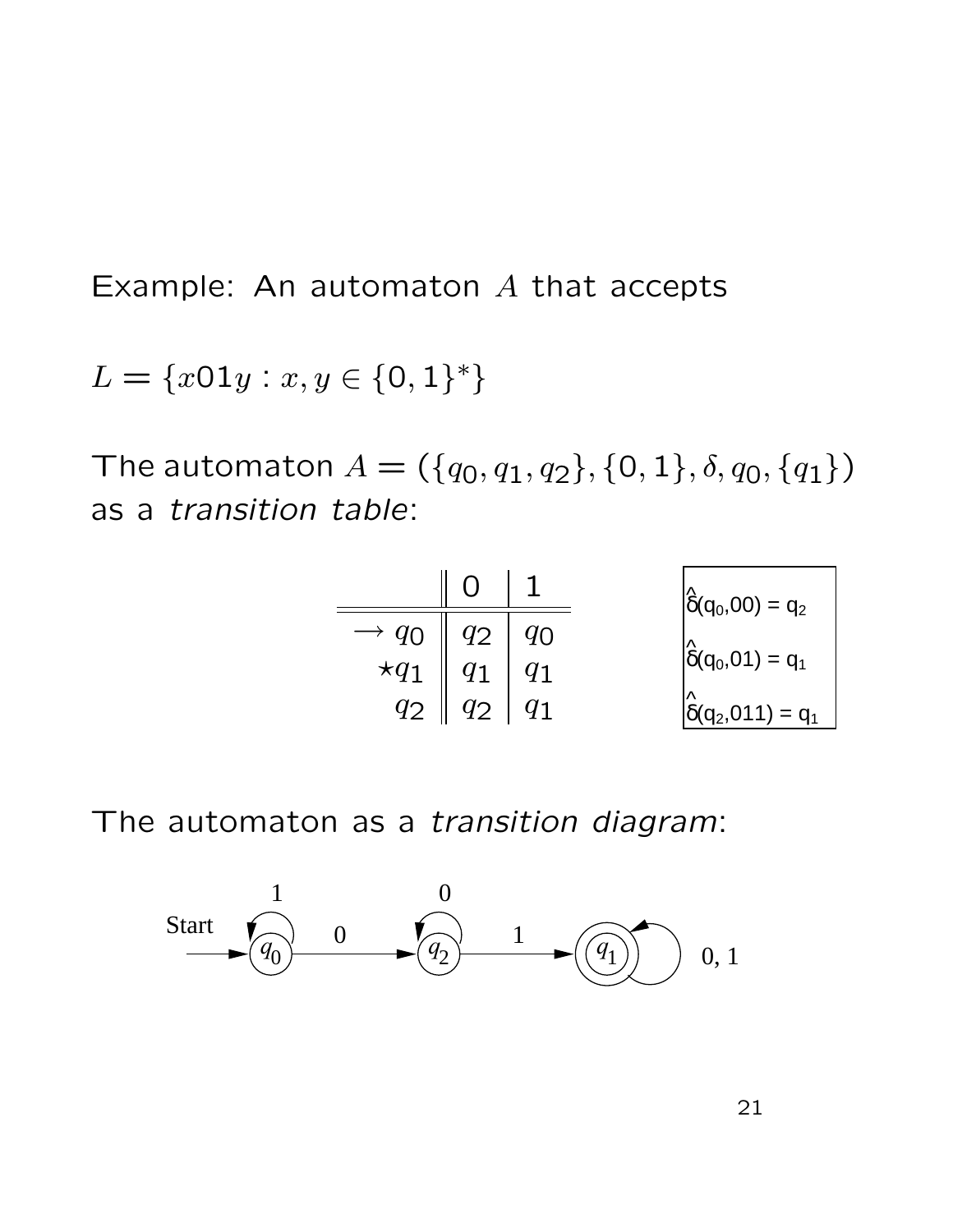An FA accepts a string  $w = a_1 a_2 \cdots a_n$  if there is a path in the transition diagram that

- 1. Begins at a start state
- 2. Ends at an accepting state or final
- 3. Has sequence of labels  $a_1a_2\cdots a_n$

Example: The FA

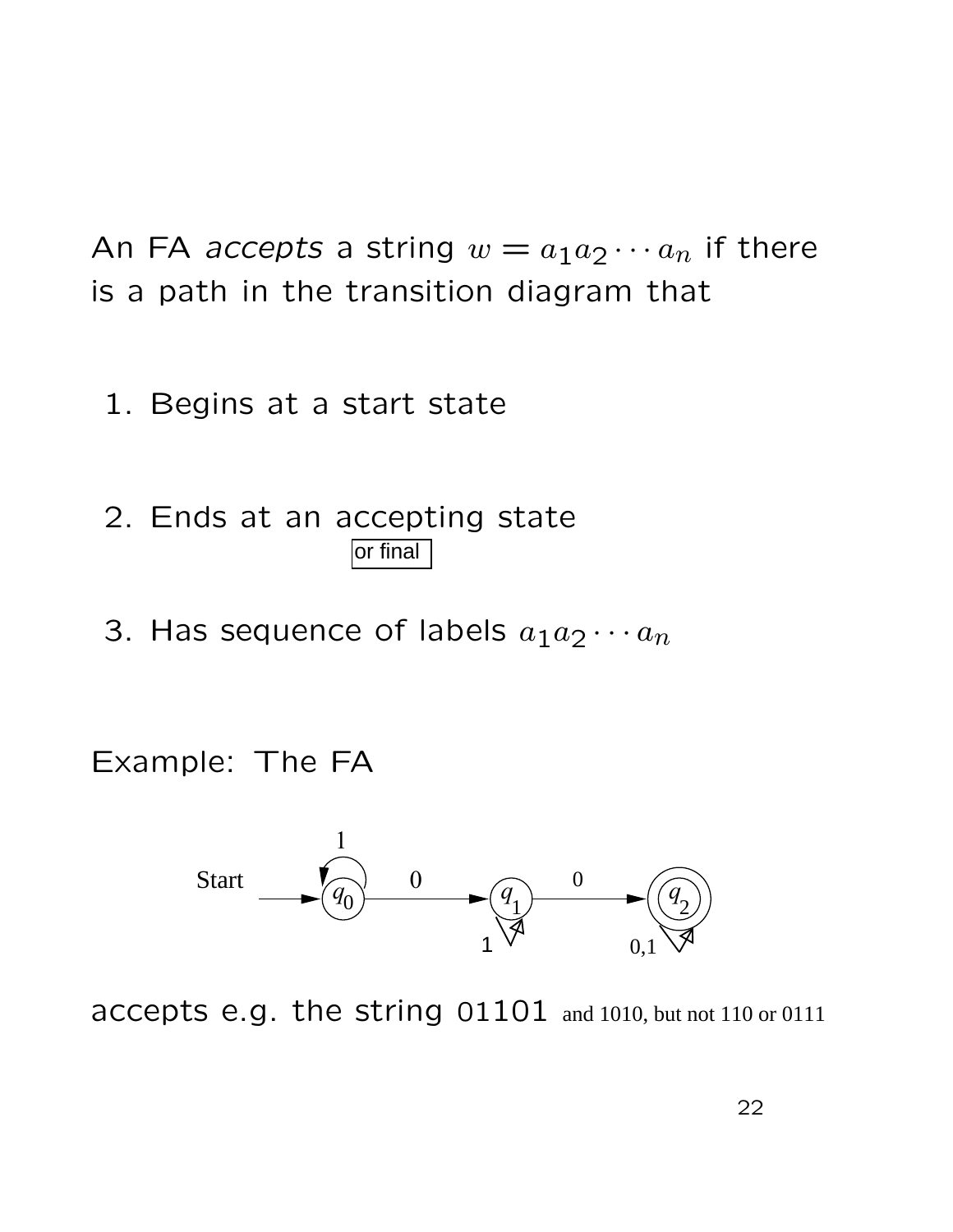• The transition function  $\delta$  can be extended to  $\delta$  that operates on states and strings (as opposed to states and symbols)

**Basis:**  $\delta(q, \epsilon) = q$ 

**Induction:**  $\delta(q, xa) = \delta(\delta(q, x), a)$ 

• Now, fomally, the language accepted by  $A$ is

$$
L(A) = \{w : \hat{\delta}(q_0, w) \in F\} \qquad \qquad \text{no more!} \atop \text{no less!}
$$

• The languages accepted by FA s are called regular languages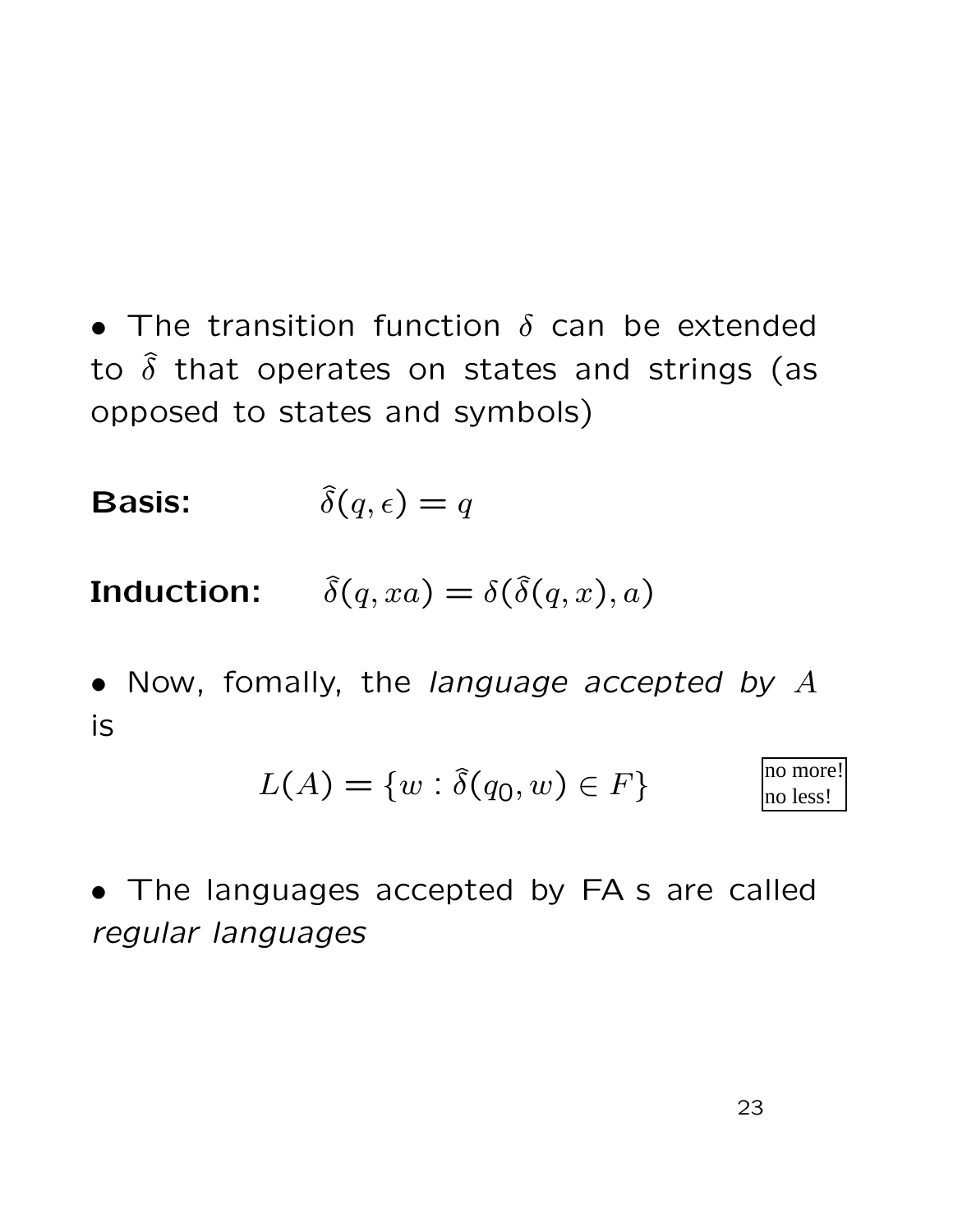Example: DFA accepting all and only strings with an even number of 0's and an even number of 1's



Tabular representation of the Automaton

| $q_{\rm O}$ | $q_{\mathbf{2}}$ | 91          |
|-------------|------------------|-------------|
| $q_{1}$     | $q_3$            | $q_{\rm O}$ |
| $q_2$       | 90               | $q_3$       |
| $q_3$       | $q_1$            | 12          |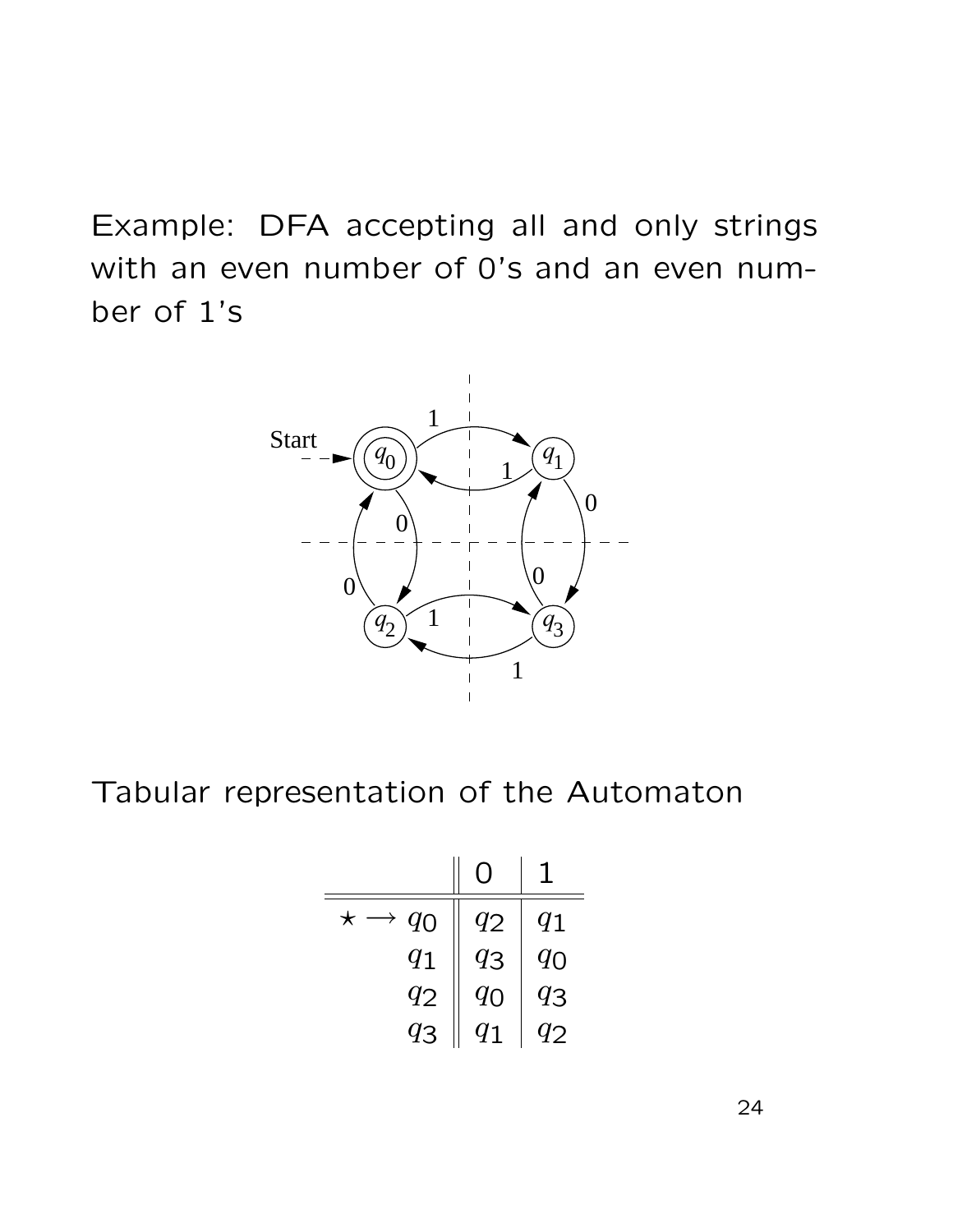### Example

Marble-rolling toy from p. 53 of textbook



| $\mathsf{Ex.}\quad \mathsf{L}_0 = \{\mathsf{binary\ numbers\ divisible\ by\ 2}\}\$ |  |  |
|------------------------------------------------------------------------------------|--|--|
| $L_1 = \{ \text{binary numbers divisible by 3} \}$                                 |  |  |
| $L_2 = \{x \mid x \in \{0,1\}^*$ , x does not contain 000 as a substring}          |  |  |

25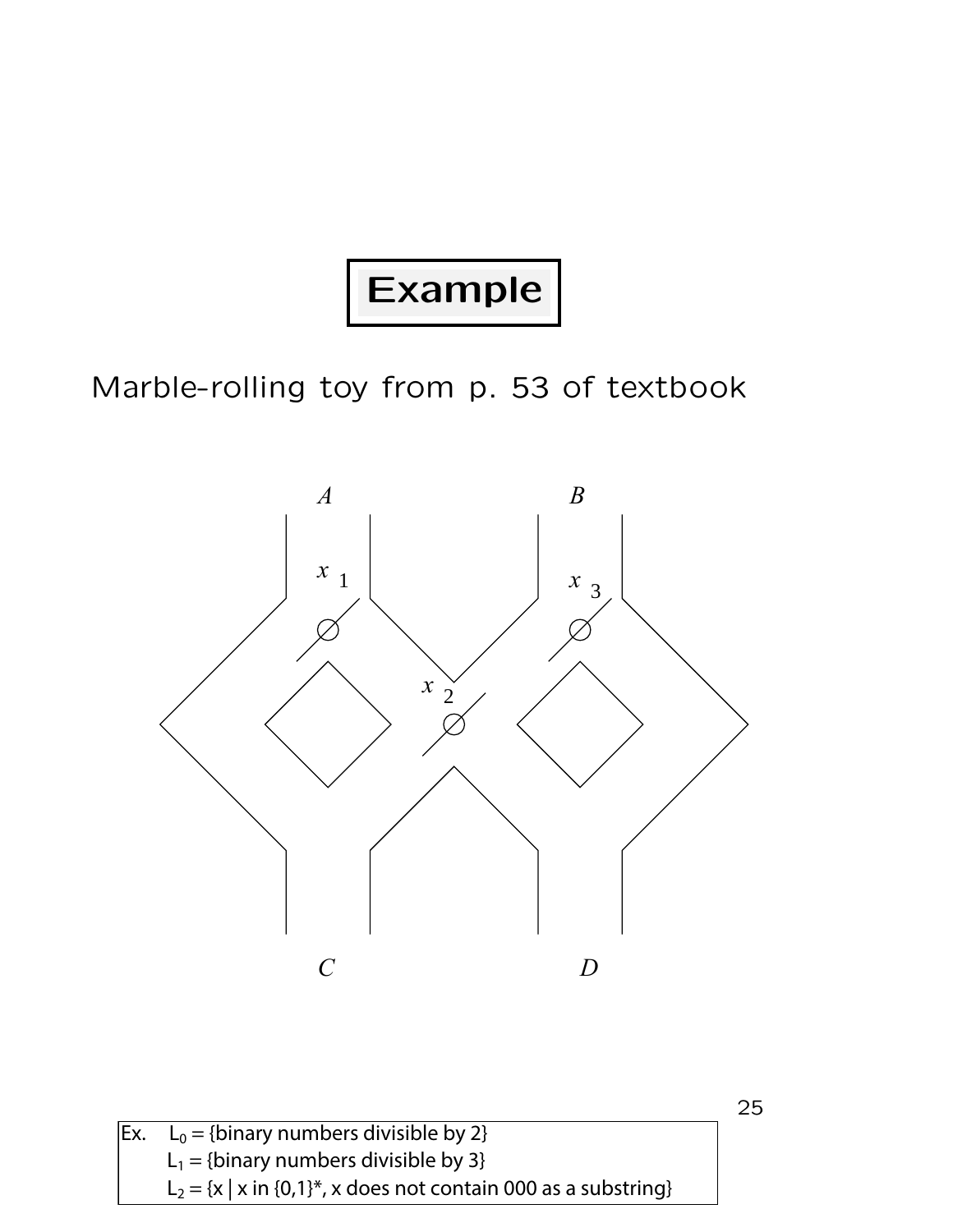A state is represented as sequence of three bits followed by  $r$  or  $a$  (previous input rejected or accepted)

For instance, 010a, means left, right, left, accepted

Tabular representation of DFA for the toy

|                       |         | $\boldsymbol{\mathsf{B}}$ |
|-----------------------|---------|---------------------------|
| $\rightarrow$ 000 $r$ | 100r    | 011r                      |
| $\star$ 000a          | 100r    | 011r                      |
| $\star$ 001 $a$       | 101r    | 000 $a$                   |
| 010r                  | 110r    | OO1 $a$                   |
| $\star$ 010a          | 110r    | OO1 $a$                   |
| 011r                  | 111r    | 010a                      |
| 100r                  | 010r    | 111 $r$                   |
| $\star 100a$          | 010r    | 111r                      |
| 101r                  | 011r    | 100a                      |
| $\star 101a$          | 011r    | 100a                      |
| 110r                  | 000 $a$ | 101a                      |
| $\star 110a$          | 000a    | 101a                      |
| 111r                  | 001a    | 110a                      |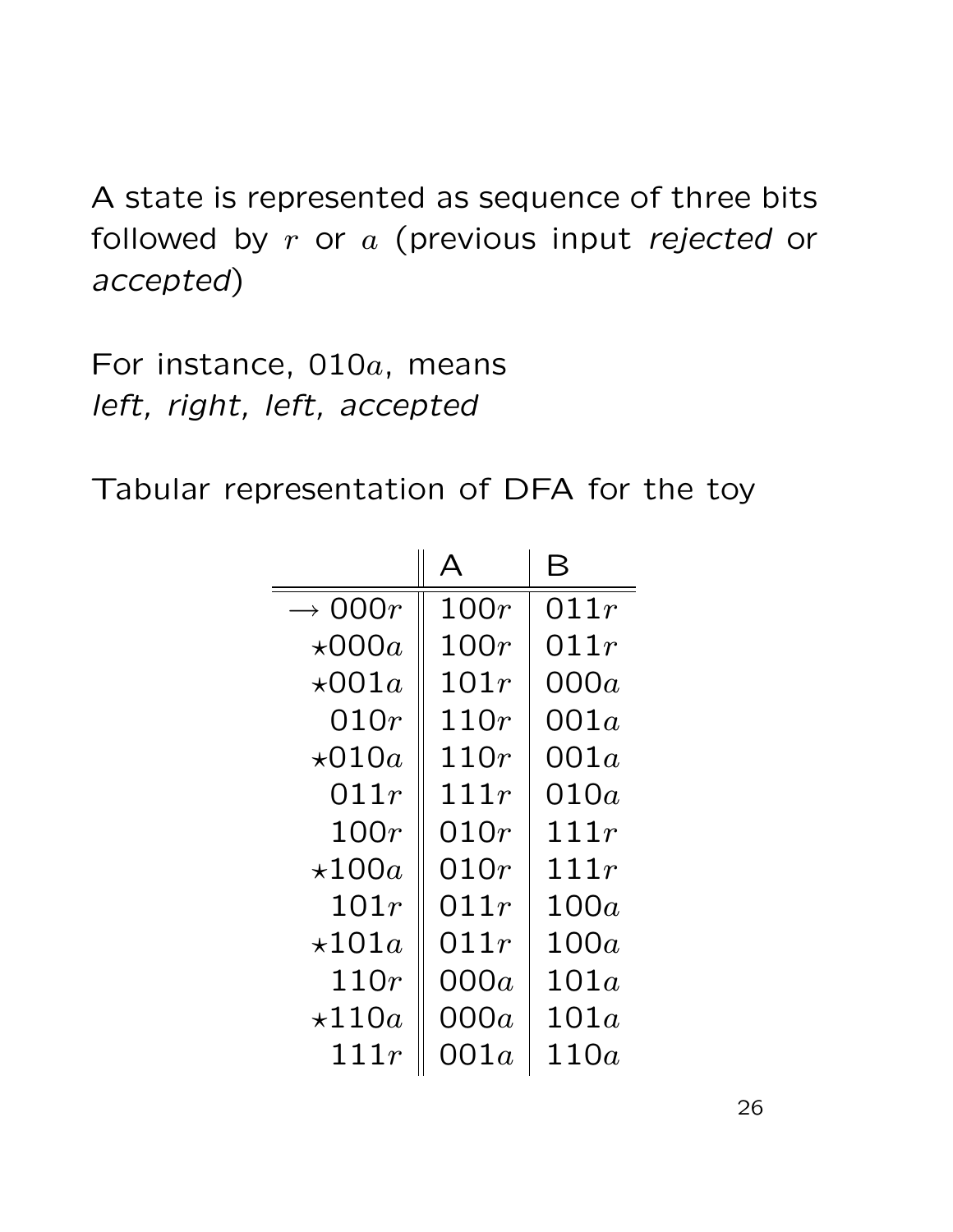#### Nondeterministic Finite Automata

An NFA can be in several states at once, or, viewded another way, it can "guess" which state to go to next

Example: An automaton that accepts all and only strings ending in 01.



Here is what happens when the NFA processes the input 00101

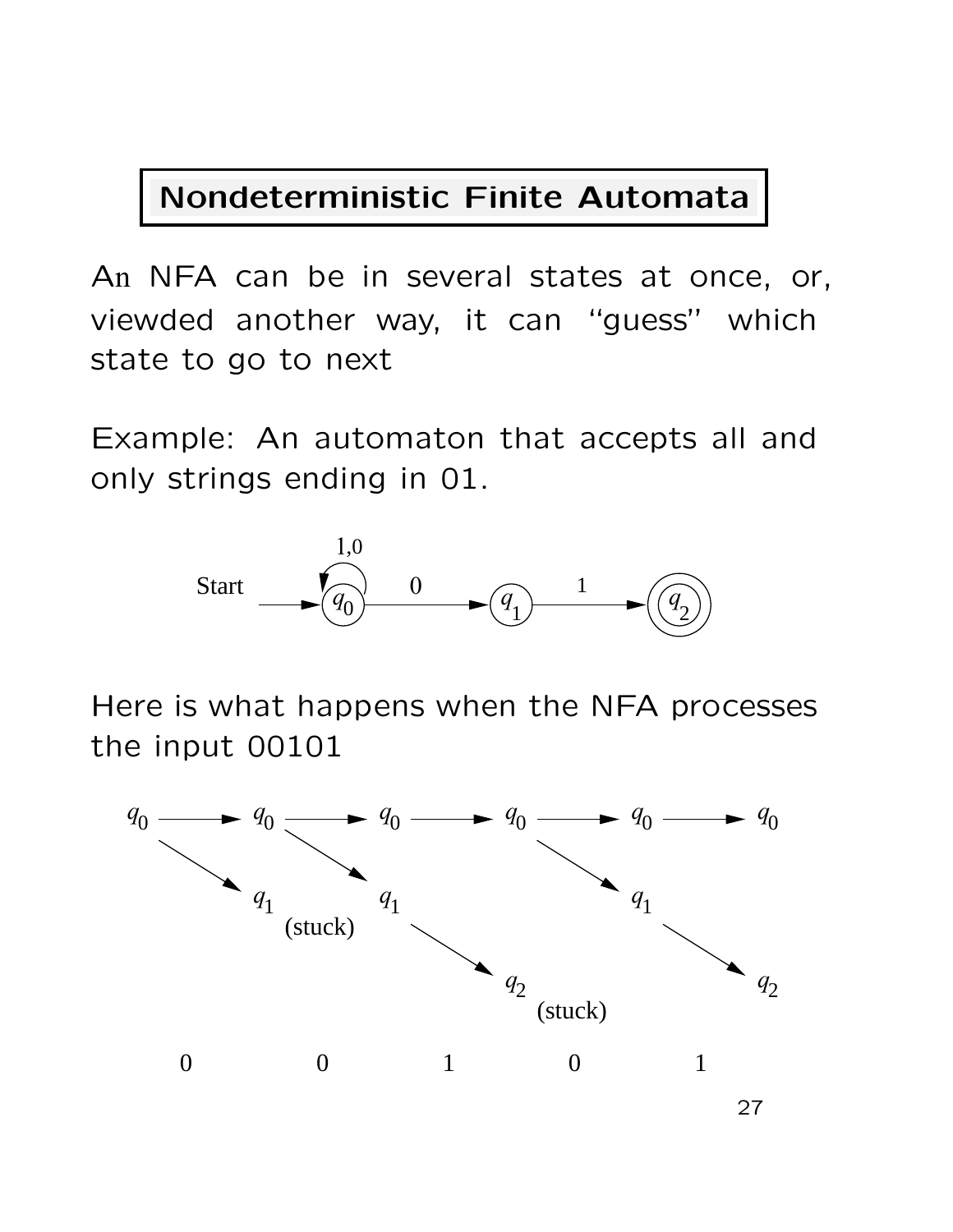Formally, an NFA is a quintuple

$$
A = (Q, \Sigma, \delta, q_0, F)
$$

- $Q$  is a finite set of states
- $\bullet$   $\Sigma$  is a finite alphabet
- $\delta$  is a transition function from  $Q \times \Sigma$  to the powerset of Q
- $q_0 \in Q$  is the start state
- $F \subseteq Q$  is a set of final states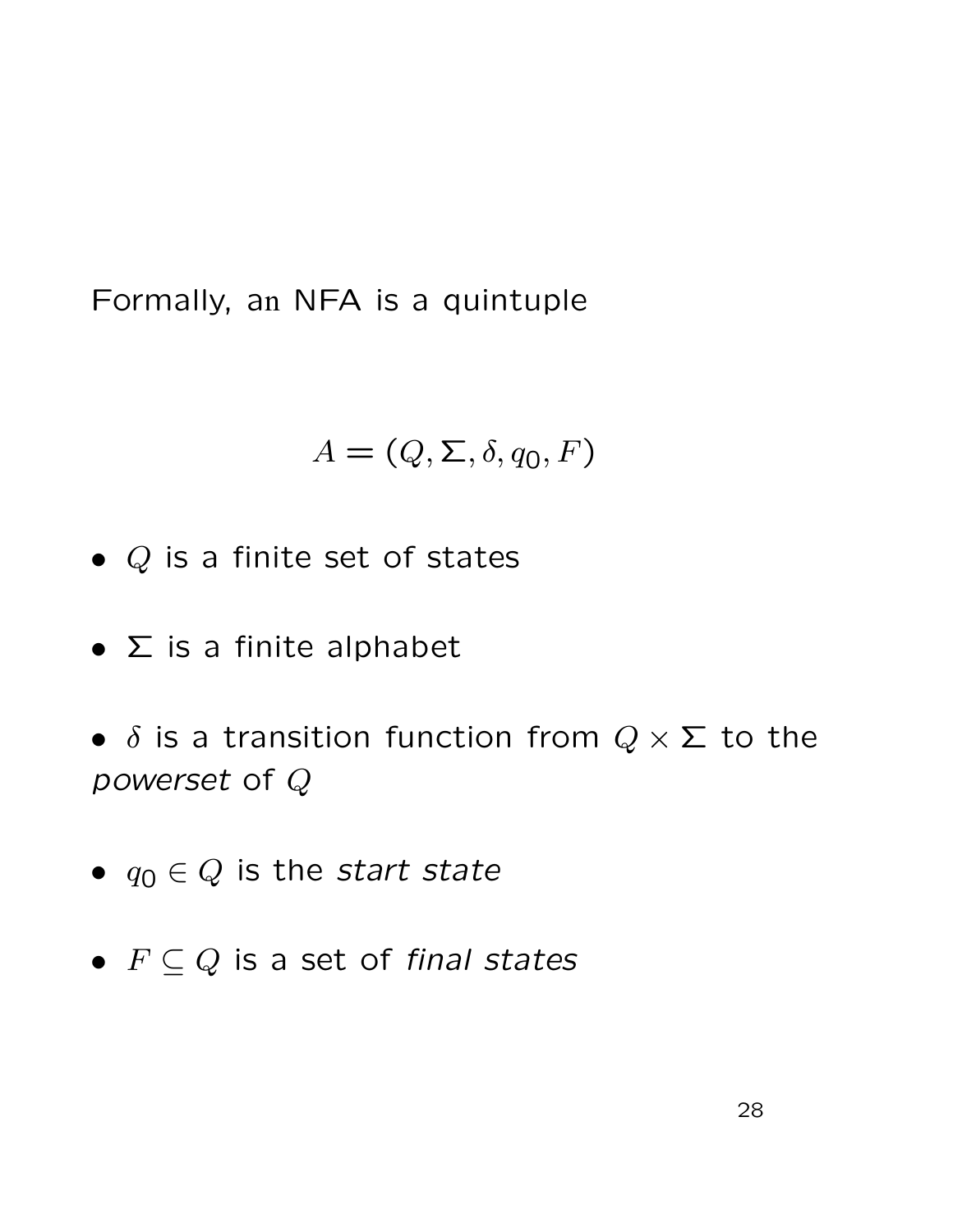#### Example: The NFA from the previous slide is

#### $({q_0, q_1, q_2}, {0, 1}, \delta, q_0, {q_2})$

where  $\delta$  is the transition function

$$
\begin{array}{c|c}\n & 0 & 1 \\
\hline\n\hline\n-q_0 & \{q_0, q_1\} & \{q_0\} \\
q_1 & \emptyset & \{q_2\} \\
\hline\n\star q_2 & \emptyset & \emptyset\n\end{array}
$$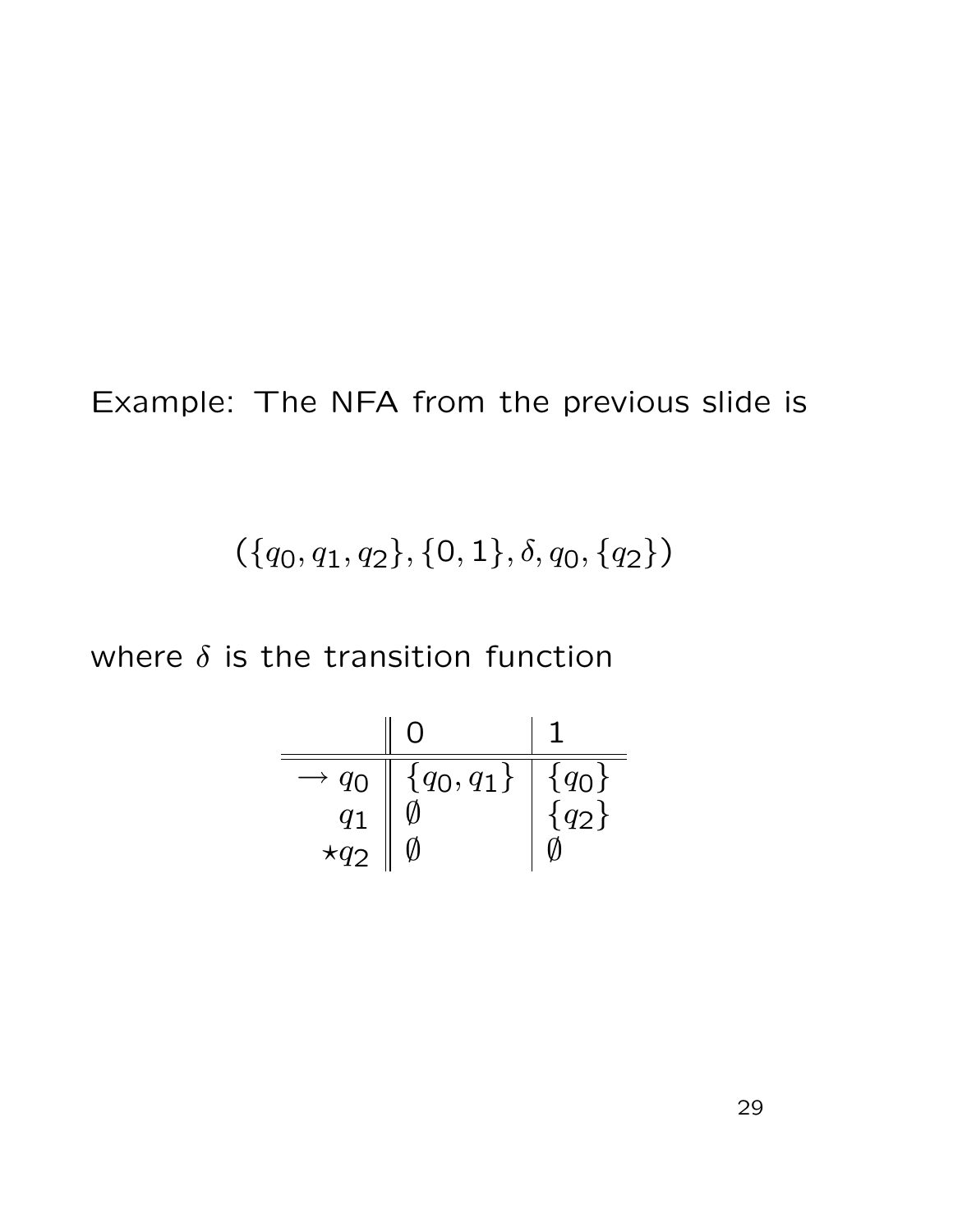Extended transition function  $\delta$ .

**Basis:**  $\hat{\delta}(q, \epsilon) = \{q\}$ 

Induction:

$$
\widehat{\delta}(q,xa) = \bigcup_{p \in \widehat{\delta}(q,x)} \delta(p,a)
$$

Example: Let's compute  $\delta(q_0, 00101)$  on the blackboard. How about  $\delta(q_0, 0010)$ ?  $\hat{\zeta}$  $\overline{0}$ 

• Now, fomally, the language accepted by  $A$  is  $L(A) = \{w : \hat{\delta}(q_0, w) \cap F \neq \emptyset\}$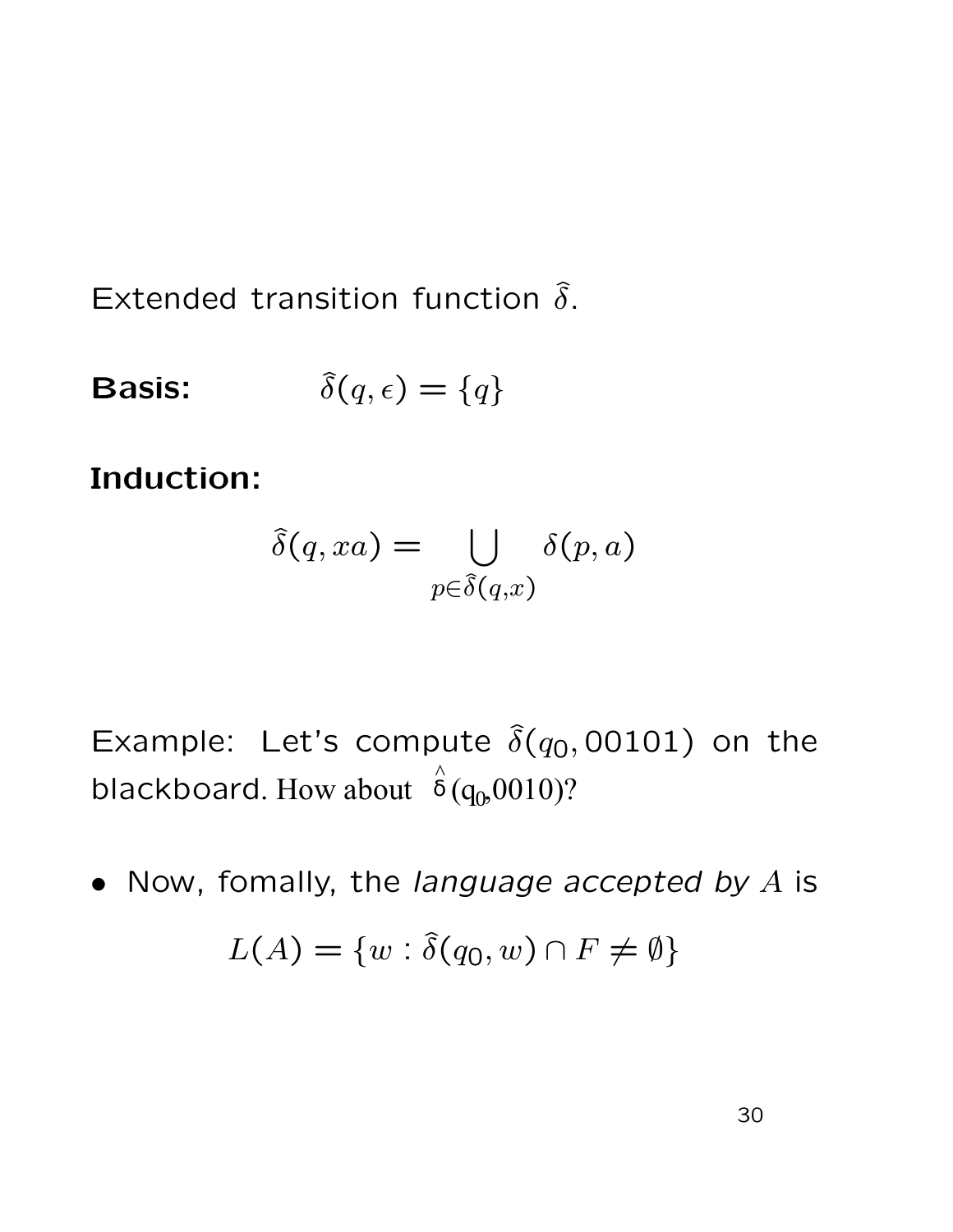Let's prove formally that the NFA



accepts the language  $\{x01 : x \in \Sigma^*\}$ . We'll do a mutual induction on the three statements below

$$
0. \, w \in \Sigma^* \Rightarrow q_0 \in \hat{\delta}(q_0, w)
$$

1. 
$$
q_1 \in \hat{\delta}(q_0, w) \Leftrightarrow w = x0
$$

$$
2. \, q_2 \in \hat{\delta}(q_0, w) \Leftrightarrow w = x01
$$